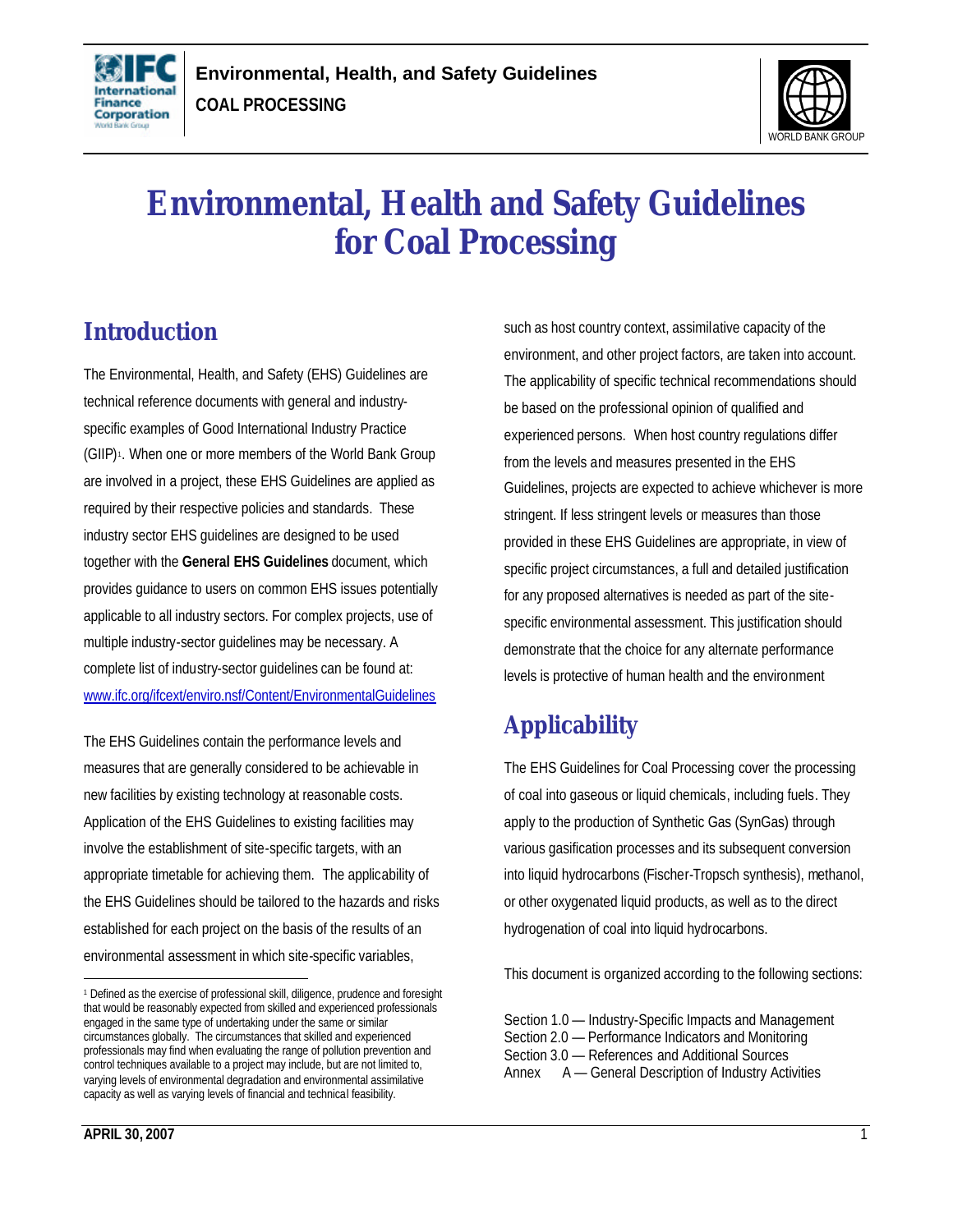



# **1.0 Industry-Specific Impacts and Management**

The following section provides a summary of EHS issues associated with coal processing, along with recommendations for their management. Recommendations for the management of EHS issues common to most large industrial facilities during the construction and decommissioning phase(s) are provided in the **General EHS Guidelines**.

### **1.1 Environmental**

Potential environmental issues associated with coal processing projects include:

- Air emissions
- **Wastewater**
- Hazardous materials
- **Wastes**
- Noise

### **Air Emissions**

*Fugitive Particulate Matter and Gaseous Emissions* The main sources of emissions in coal processing facilities primarily consist of fugitive sources of particulate matter (PM), volatile organic compounds (VOCs), carbon monoxide (CO), and hydrogen. Coal transfer, storage, and preparation activities may contribute significantly to fugitive emissions of coal PM. Recommendations to prevent and control fugitive coal PM emissions include the following:

- Design of the plant or facility layout to facilitate emissions management and to reduce the number of coal transfer points;
- Use of loading and unloading equipment to minimize the height of coal drop to the stockpile;
- Use of water spray systems and/or polymer coatings to reduce the formation of fugitive dust from coal storage (e.g. on stockpiles) as feasible depending on the coal quality requirements;
- Capture of coal dust emissions from crushing / sizing activities and conveying to a baghouse filter or other particulate control equipment;
- Use of centrifugal (cyclone) collectors followed by highefficiency venturi aqueous scrubbers for thermal dryers;
- Use of centrifugal (cyclone) collectors followed by fabric filtration for pneumatic coal cleaning equipment;
- Use of enclosed conveyors combined with extraction and filtration equipment on conveyor transfer points; and
- Suppression of dust during coal processing (e.g., crushing, sizing, and drying) and transfer (e.g., conveyor systems) using, for example, ware spraying systems with water collection and subsequent treatment or re-use of the collected water.

Fugitive emissions of other air pollutants include leaks of volatile organic compounds (VOC), carbon monoxide (CO), and hydrogen from various processes such as SynGas production units; coal storage; methanol and Fischer-Tropsch (F-T) synthesis units; product upgrading units; and oily sewage systems and wastewater treatment facilities, particularly equalization ponds and oil / water separators. Fugitive emissions may also include leaks from numerous sources including piping, valves, connections, flanges, gaskets, openended lines, storage and working losses from fixed and floating roof storage tanks and pump seals, gas conveyance systems, compressor seals, pressure relief valves, open pits / containments, and loading and unloading of hydrocarbons.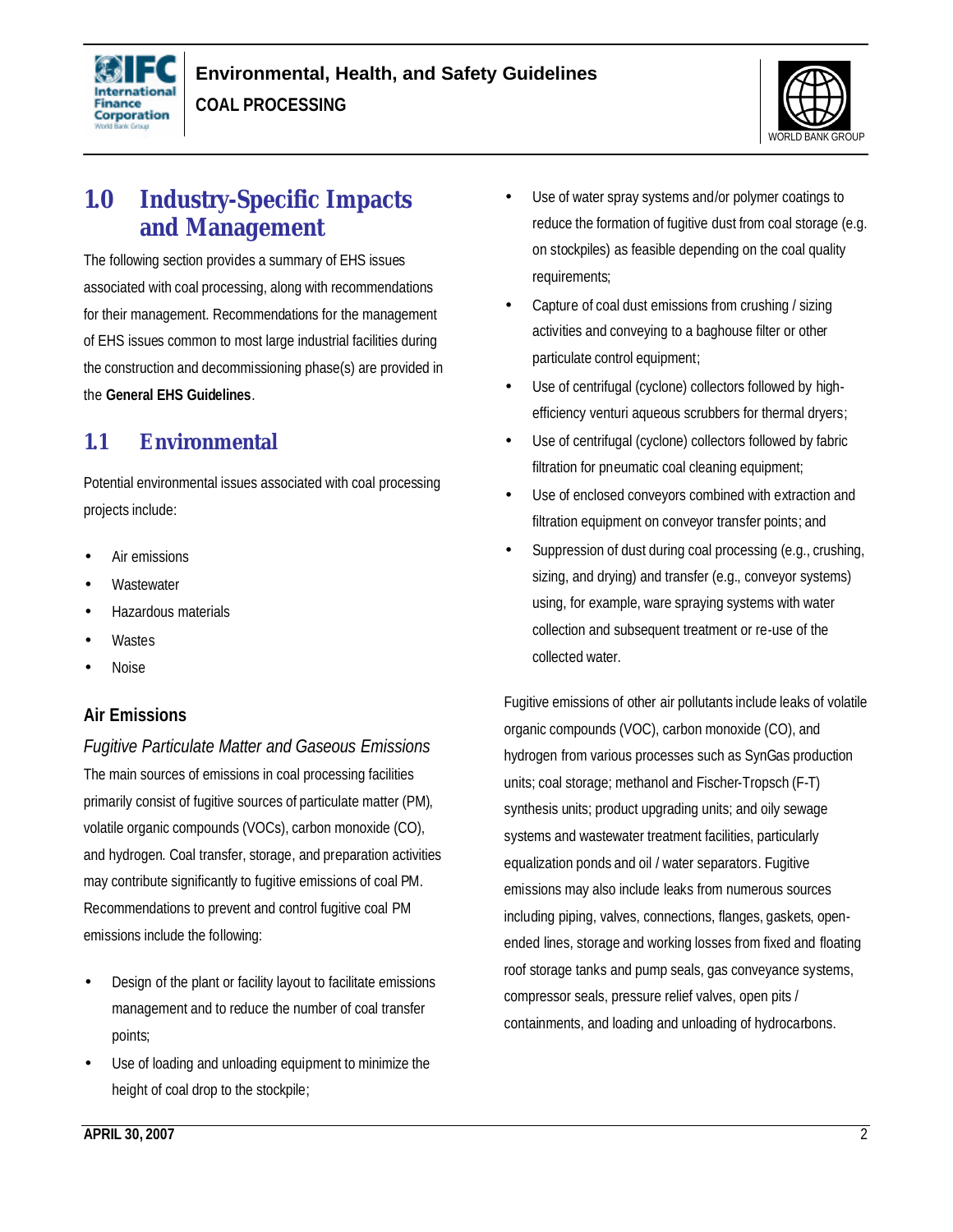



Recommendations to prevent and control fugitive sources of air pollutants include:

- Reduce fugitive emissions from pipes, valves, seals, tanks, and other infrastructure components by regularly monitoring with vapor detection equipment and maintenance or replacement of components as needed in a prioritized manner;
- Maintain stable tank pressure and vapor space by:
	- o Coordination of filling and withdrawal schedules and implementing vapor balancing between tanks, (a process whereby vapor displaced during filling activities is transferred to the vapor space of the tank being emptied or to other containment in preparation for vapor recovery);
	- o Use of white or other color paints with low heat absorption properties on exteriors of storage tanks for lighter distillates such as gasoline, ethanol, and methanol to reduce heat absorption. Potential for visual impacts from reflection of light off tanks should be considered;
- Based on the tank storage capacity and vapor pressure of materials being stored, select a specific tank type to minimize storage and working losses according to internationally accepted design standards.<sup>2</sup>
- For fixed roof storage tanks, minimize storage and working losses by installation of an internal floating roof and seals<sup>3</sup>;
- For floating roof storage tanks, design and install decks, fittings, and rim seals in accordance with international standards to minimize evaporative losses;4
- Consider use of supply and return systems, vapor recovery hoses, and vapor tight trucks / railcars / vessels during loading and unloading of transport vehicles;
- Use bottom loading truck / rail car filling systems to minimize vapor emissions; and
- Where vapor emissions may contribute or result in ambient air quality levels above health based standards, consider installation of secondary emissions controls, such as vapor condensing and recovery units, catalytic oxidizers, gas adsorption media, refrigeration, or lean oil absorption units.

### *Greenhouse Gases (GHGs)*

Significant amounts of carbon dioxide  $(CO<sub>2</sub>)$  may be produced in SynGas manufacturing, particularly during the water-gas shift reaction, in addition to all combustion-related processes (e.g., electric power production and by-product incineration or use in co-generation). Recommendations for energy conservation and the management of greenhouse gas emissions are project and site-specific but may include some of those discussed in the **General EHS Guidelines**. At integrated facilities, operators should explore an overall facility approach in the selection of process and utility technologies.

### *Particulate Matters, Heavy Oils, and Heavy Metals*

Coal preparation activities (e.g., use of dryers), coal gasification (e.g., feeding and ash removal), and coal liquefaction processes may generate point-source emissions of dust and heavy oils (tars). Appropriate technology should be selected to minimize

 $\overline{a}$ <sup>2</sup> For example, according to API Standard 650: Welded Steel Tanks for Oil Storage (1998), new, modified, or restructured tanks with a capacity greater or equal to 40,000 gallons and storing liquids with a vapor pressure greater or equal than 0.75 psi but less than 11.1 psi, or a capacity greater or equal to 20,000 gallons and storing liquids with a vapor pressure greater or equal than 4 psi but less than 11.1 psi must be equipped with: fixed roof in conjunction with an internal floating roof with a liquid mounted mechanical shoe primary seal; or external floating roof with a liquid mounted mechanical shoe primary seal and continuous rim-mounted secondary seal, with both seals meeting certain minimum gap requirements and gasketed covers on the roof fittings; or closed vent system and 95% effective control device.

<sup>3</sup> Worker access into tanks should be conducted following permit-required confined space entry procedures as noted in the General EHS Guidelines.

<sup>1</sup> <sup>4</sup> Examples include: API Standard 620: Design and Construction of Large, Welded, Low-pressure Storage Tanks (2002); API Standard 650: Welded Steel Tanks for Oil Storage (1998), and; European Union (EU) European Standard (EN) 12285-2:2005. Workshop fabricated steel tanks for the aboveground storage of flammable and non-flammable water polluting liquids (2005).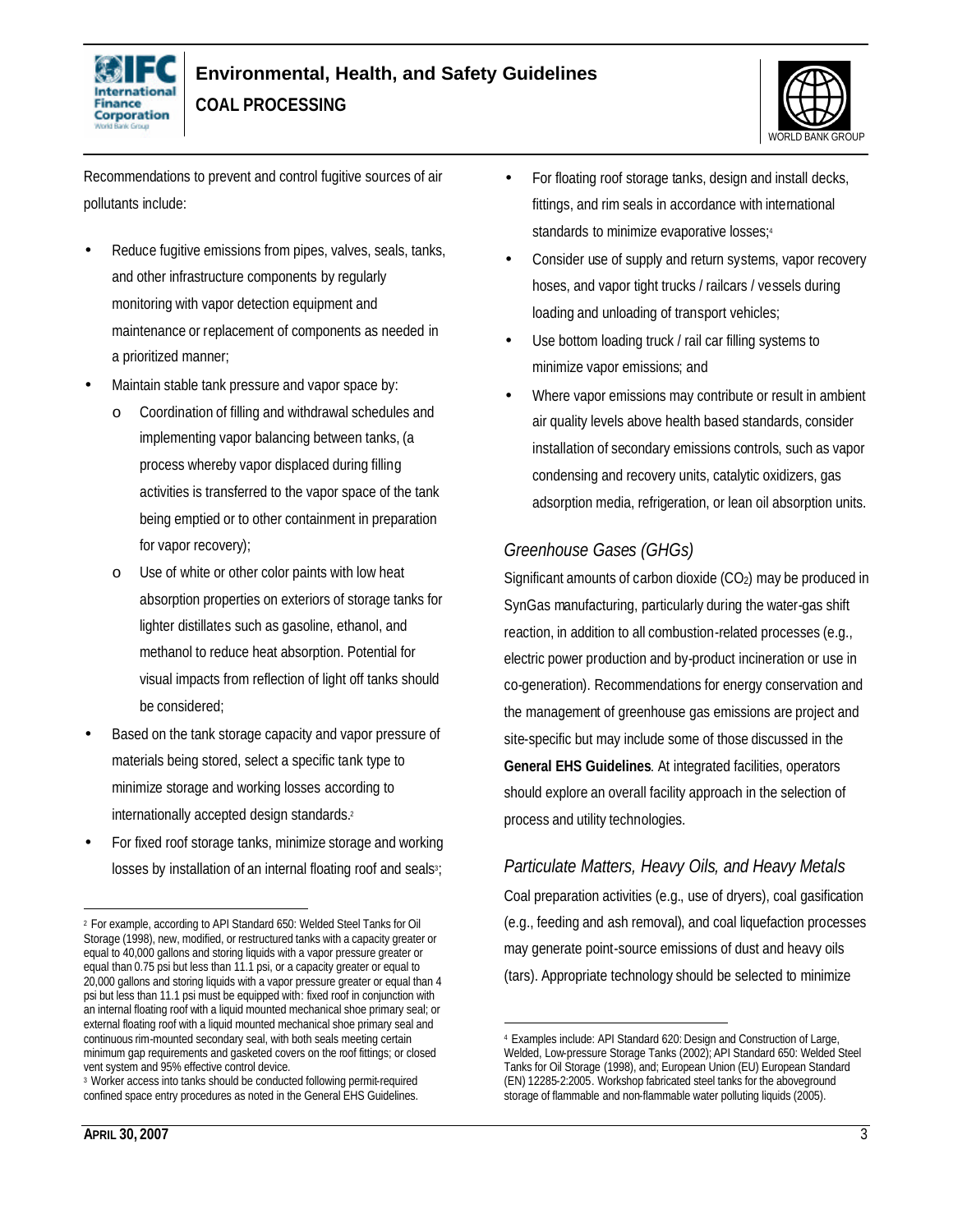



particulate emissions. Heavy metals present in coal may be released as air emissions from the coal gasification process.

Most heavy metals can be removed through a wet scrubber. Absorption technology may be required to remove mercury in coal with higher mercury content. The particulate matter control recommendations are addressed in the **General EHS Guidelines**.

### *Acid Gases and Ammonia*

Off-gas stack emissions from the Claus Sulfur Recovery Unit include a blend of inert gases containing sulfur dioxide (SO2) and are a significant source of air emissions during coal processing. The gasification process may also generate pollutants such as hydrogen sulfide (H2S), carbonyl sulfide (COS), carbon disulfide (CS2), carbon monoxide (CO), ammonia (NH3), and hydrogen cyanide (HCN). Typically, these gases are highly recoverable during SynGas purification (>99 percent). Liquefaction processes, including operations at the slurry mix tanks, may result in releases of other acid gases and volatile organics. Recommended acid gas and ammonia emissions management strategies include:

- Installation of a sulfur recovery process to avoid emissions of  $H_2S$  (e.g., Claus);
- Venting of the slurry mix tanks to combustion air supplies for power or heat generation;
- Installation of scrubbing processes, either oxidation tailgas scrubbers or reduction tailgas scrubbers, as well as Venturi scrubbers, to reduce emissions of sulfur dioxides;
- If installing incineration devices for removal of sulfur, operate the incinerator at temperatures of 650 degrees Celsius (°C) or higher with proper air-to-fuel ratios in order to completely combust H2S; and

• Equip stacks with access for the operation of monitoring devices (e.g., to monitor SO<sub>2</sub> emissions from the Claus process and incinerators).

### *Exhaust Gases*

Combustion of SynGas or gas oil for power and heat generation at coal processing facilities is a significant source of air emissions, including  $CO<sub>2</sub>$ , nitrogen oxides ( $NO<sub>X</sub>$ ),  $SO<sub>2</sub>$ , and, in the event of burner malfunction, carbon monoxide (CO).

Guidance for the management of small combustion processes designed to deliver electrical or mechanical power, steam, heat, or any combination of these, regardless of the fuel type, with a total rated heat input capacity of 50 Megawatt thermal (MWth) is provided in the **General EHS Guidelines**. Guidance applicable to processes larger than 50 MWth is provided in the **EHS Guidelines for Thermal Power**.

Emissions related to the operation of power sources should be minimized through the adoption of a combined strategy which includes a reduction in energy demand, use of cleaner fuels, and application of emissions controls where required. Recommendations on energy efficiency are addressed in the **General EHS Guidelines.**

### *Venting and Flaring*

Venting and flaring are an important operational and safety measure used in coal processing facilities to ensure gas is safely disposed of in the event of an emergency, power or equipment failure, or other plant upset conditions. Unreacted raw materials and by-product combustible gases are also disposed of through venting and flaring. Excess gas should not be vented but instead sent to an efficient flare gas system for disposal.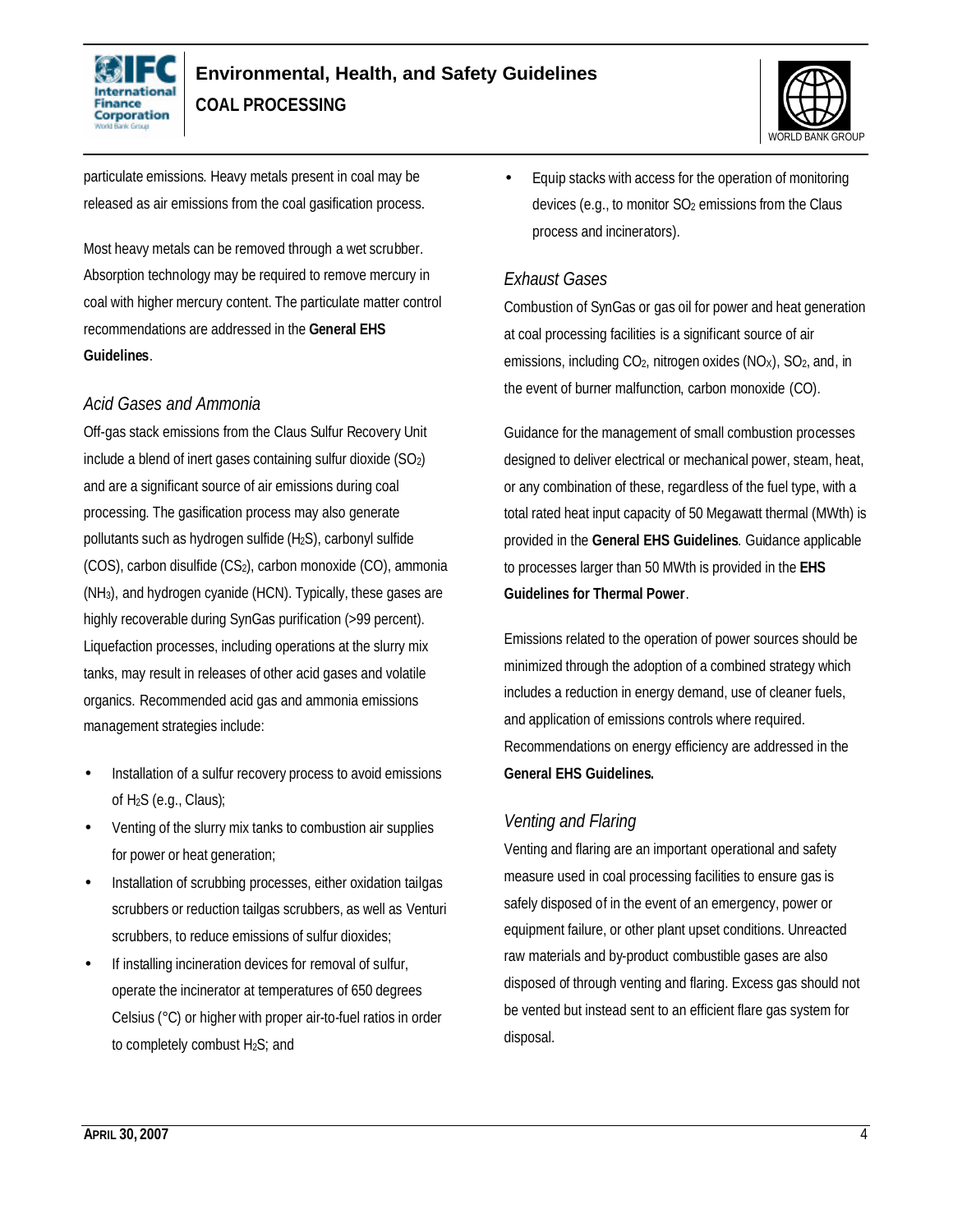



Recommendations to minimize gas venting and flaring include the following:

- Optimize plant controls to increase the reaction conversion rates;
- Utilize unreacted raw materials and by-product combustible gases for power generation or heat recovery, if possible;
- Provide back-up systems to maximize plant reliability; and
- Locate flaring systems at a safe distance from personnel accommodations and residential areas and maintain flaring systems to achieve high efficiency.

Emergency venting may be acceptable under certain conditions where flaring of the gas stream is not appropriate. Standard risk assessment methodologies should be utilized to analyze such situations. Justification for not using a gas flaring system should be fully documented before an emergency gas venting facility is considered.

#### **Wastewater**

#### *Industrial Process Wastewater*

Process wastewater may become contaminated with hydrocarbons, ammonia and amines, oxygenated compounds, acids, inorganic salts, and traces of heavy metal ions. Recommended process wastewater management practices include:

- Prevention of accidental releases of liquids through inspections and maintenance of storage and conveyance systems, including stuffing boxes on pumps and valves and other potential leakage points, as well as the implementation of spill response plans;
- Provision of sufficient process fluids let-down capacity to maximize recovery into the process and to avoid massive

process liquids discharge into the oily water drain system; and

• Design and construction of wastewater and hazardous materials storage containment basins with impervious surfaces to prevent infiltration of contaminated water into soil and groundwater.

Specific provisions for the management of individual wastewater streams include the following:

- Amines spills resulting from the carbon dioxide alkaline removal system downstream of the Gasification Unit should be collected into a dedicated closed drain system and, after filtration, recycled back into the process;
- Effluent from the stripping column of the F-T Synthesis Unit, which contains dissolved hydrocarbons and oxygenated compounds (mainly alcohols and organic acids) and minor amounts of ketones, should be recirculated inside the F-T Synthesis Unit to recover the hydrocarbons and oxygenated compounds in a stripping column;
- Acidic and caustic effluents from demineralized water preparation, the generation of which depends on the quality of the raw water supply to the process, should be neutralized prior to discharge into the facility's wastewater treatment system;
- Blow-down from the steam generation systems and cooling towers should be cooled prior to discharge. Cooling water containing biocides or other additives may also require does adjustment or treatment in the facility's wastewater treatment plant prior to discharge; and
- Hydrocarbon-contaminated water from scheduled cleaning activities during facility turn-around (cleaning activities are typically performed annually and may last for a few weeks), oily effluents from process leaks, and heavy-metals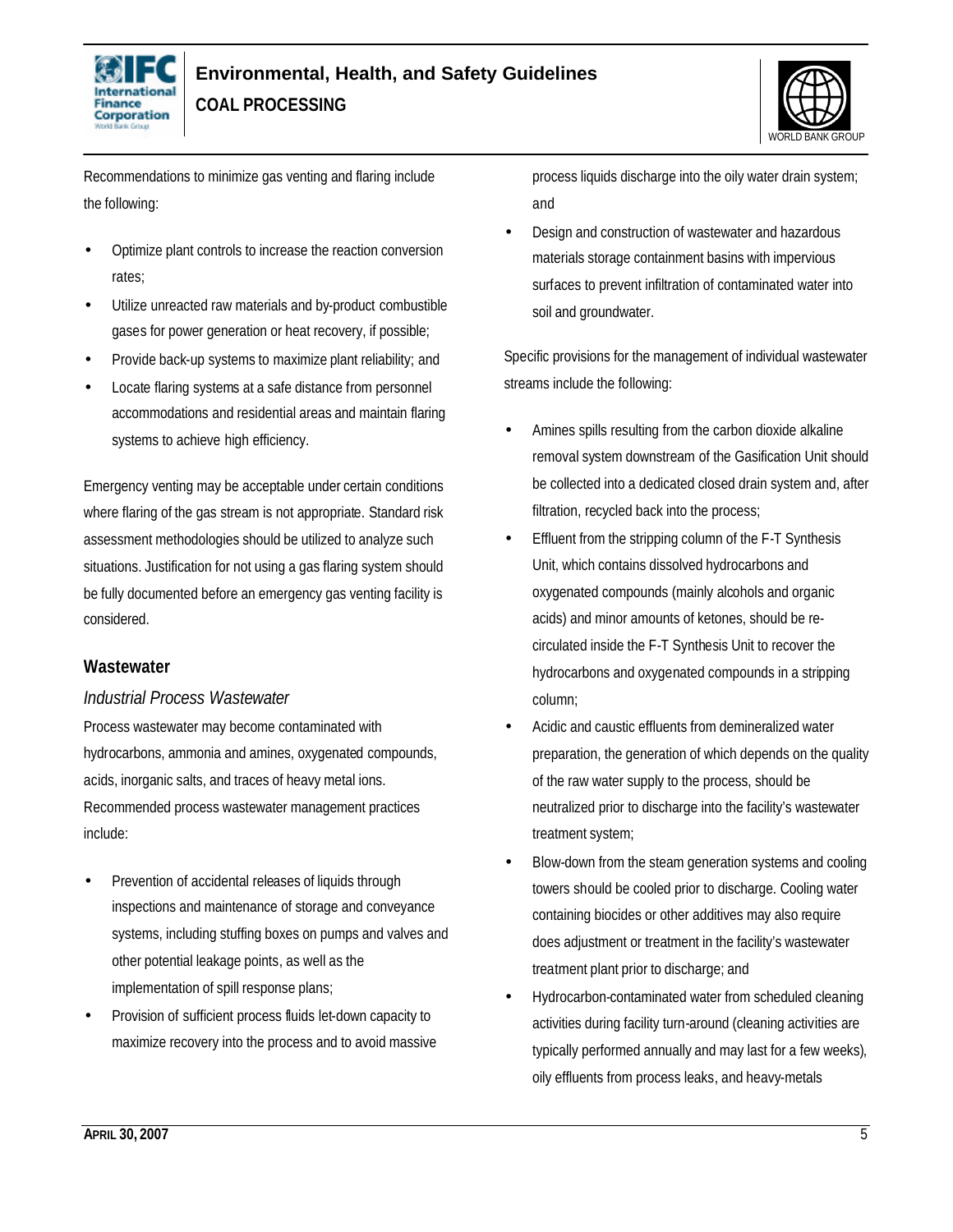



containing effluents from fixed and fluidized beds should be treated via the facility's wastewater treatment plant.

### *Process Wastewater treatment*

Techniques for treating industrial process wastewater in this sector include source segregation and pretreatment of concentrated wastewater streams. Typical wastewater treatment steps include: grease traps, skimmers, dissolved air floatation, or oil / water separators for separation of oils and floatable solids; filtration for separation of filterable solids; flow and load equalization; sedimentation for suspended solids reduction using clarifiers; biological treatment, typically aerobic treatment, for reduction of soluble organic matter (BOD); chemical or biological nutrient removal for reduction in nitrogen and phosphorus; chlorination of effluent when disinfection is required; and dewatering and disposal of residuals in designated hazardous waste landfills. Additional engineering controls may be required for (i) containment and treatment of volatile organics stripped from various unit operations in the wastewater treatment system, (ii)advanced metals removal using membrane filtration or other physical/chemical treatment technologies, (iii) removal of recalcitrant organics, cyanide and non biodegradable COD using activated carbon or advanced chemical oxidation, (iii) reduction in effluent toxicity using appropriate technology (such as reverse osmosis, ion exchange, activated carbon, etc.), and (iv) containment and neutralization of nuisance odors.

Management of industrial wastewater and examples of treatment approaches are discussed in the **General EHS Guidelines**. Through use of these technologies and good practice techniques for wastewater management, facilities should meet the Guideline Values for wastewater discharge as indicated in the relevant table of Section 2 of this industry sector document. Recommendations to reduce water consumption,

especially where it may be a limited natural resource, are provided in the **General EHS Guidelines**.

### *Other Wastewater Streams & Water Consumption*

Guidance on the management of non-contaminated wastewater from utility operations, non-contaminated stormwater, and sanitary sewage is provided in the General EHS Guidelines. Contaminated streams should be routed to the treatment system for industrial process wastewater. Additional specific guidance is provided below.

Stormwater: Stormwater may become contaminated as a result of spills of process liquids as well as migration of leachate containing hydrocarbons and heavy metals from coal storage areas. Industry-specific recommendations include:

- Pave process areas, segregate contaminated and noncontaminated stormwater, and implement spill control plans. Route stormwater from process areas into the wastewater treatment unit; and
- Design and locate coal storage facilities and associated leachate collection systems to prevent impacts to soil and water resources. Coal stockpile areas should be paved to segregate potentially contaminated stormwater, which should be transferred to the facility's wastewater treatment unit.

Cooling water: Cooling water may result in high rates of water consumption, as well as the potential release of high temperature water, residues of biocides, and residues of other cooling system anti-fouling agents. Recommended cooling water management strategies include:

• Adoption of water conservation opportunities for facility cooling systems as provided in the **General EHS Guidelines**;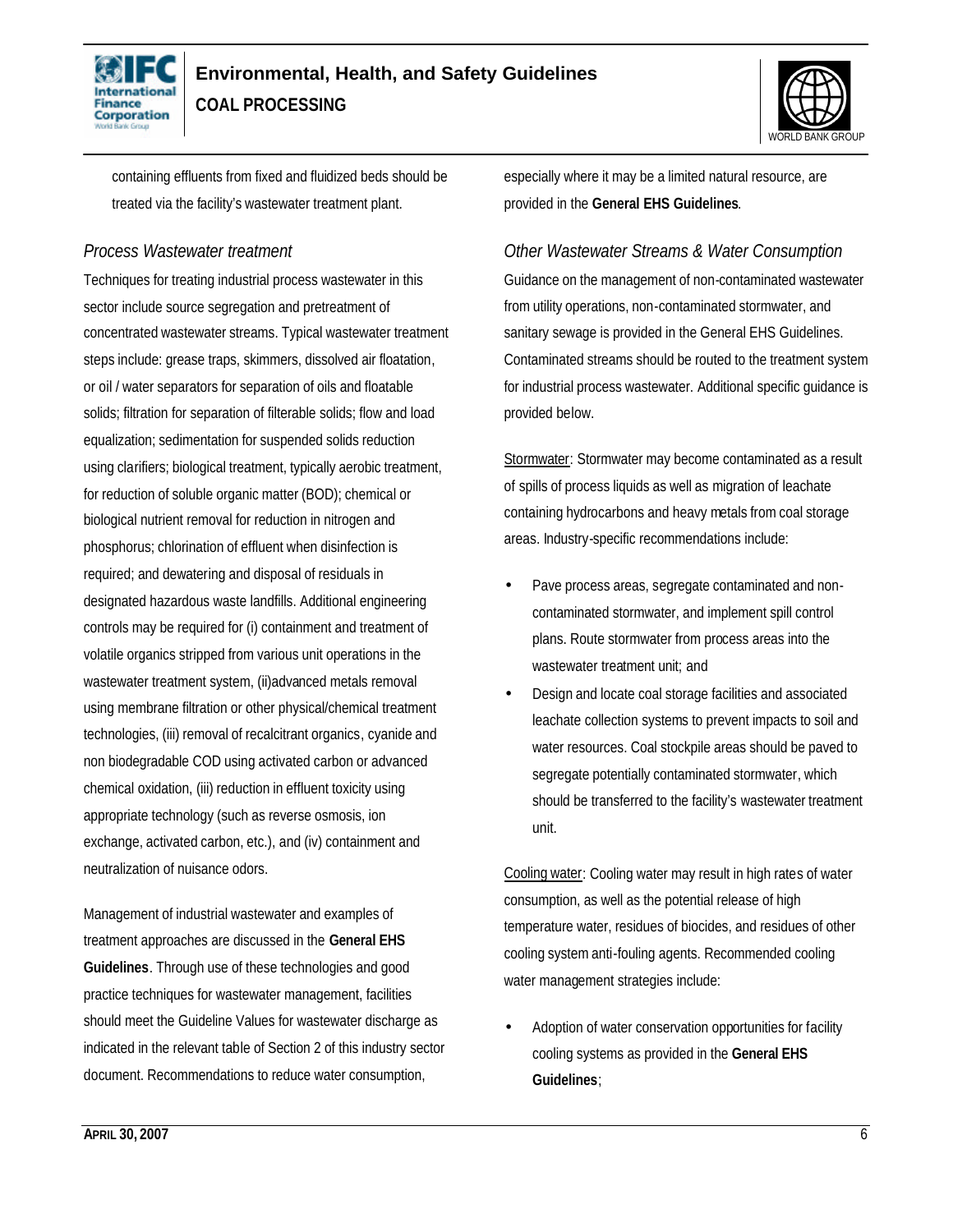



- Use of heat recovery methods (also energy efficiency improvements) or other cooling methods to reduce the temperature of heated water prior to discharge to ensure the discharge water temperature does not result in an increase greater than 3°C of ambient temperature at the edge of a scientifically established mixing zone that takes into account ambient water quality, receiving water use, assimilative capacity, etc.;
- Minimizing use of antifouling and corrosion-inhibiting chemicals by ensuring appropriate depth of water intake and use of screens; selection of the least hazardous alternatives with regards to toxicity, biodegradability, bioavailability, and bioaccumulation potential; and dosing in accordance with local regulatory requirements and manufacturer recommendations; and
- Testing for residual biocides and other pollutants of concern to determine the need for dose adjustments or treatment of cooling water prior to discharge.

Hydrostatic testing water: Hydrostatic testing (hydro-test) of equipment and pipelines involves pressure testing with water (generally filtered raw water) to verify their integrity and detect possible leaks. Chemical additives, typically a corrosion inhibitor, an oxygen scavenger, and a dye, may be added. In managing hydro-test waters, the following pollution prevention and control measures should be implemented:

- Reuse water for multiple tests to conserve water and minimize discharges of potentially contaminated effluent;
- Reduce use of corrosion inhibiting or other chemicals by minimizing the time that test water remains in the equipment or pipeline; and
- Select the least hazardous alternatives with regard to toxicity, biodegradability, bioavailability, and bioaccumulation potential, and dosing in accordance with

local regulatory requirements and manufacturer recommendations.

If discharge of hydro-test waters to the sea or to surface water is the only feasible option for disposal, a hydro-test water disposal plan should be prepared considering location and rate of discharge, chemical use and dispersion, environmental risk, and required monitoring. Hydro-test water disposal into shallow coastal waters should be avoided.

#### *Hazardous Materials*

Coal processing facilities manufacture significant amounts of hazardous materials, including intermediate / final products and by-products. The handling, storage, and transportation of these materials should be managed properly to avoid or minimize the environmental impacts from these hazardous materials. Recommended practices for hazardous material management, including handling, storage, and transport are provided in the **General EHS Guidelines**.

### **Wastes**

1

Non-hazardous wastes include coal bottom ash, slag, fly ash, and coal storage sludge. Coal bottom ash and slag<sup>5</sup> are the coarse, granular, incombustible by-products that are collected from the bottom of gasifiers. Fly ash is also captured from the reactor. The amount of generated slag and ashes is typically significant and depends on the grade of coal used in the plant. The physical form of the ash is related to the gasification process.

Potentially hazardous wastes typically include spent catalysts, oil, solvents, reactant solutions, filters, saturated filtering beds, heavy-ends from the synthesis purification, used containers, oily rags, mineral spirits, used sweetening, spent amines for  $CO<sub>2</sub>$ 

<sup>&</sup>lt;sup>5</sup> Recycling Materials Resource Center (RMRC), Coal Bottom Ash/Boiler Slag, available at http://www.rmrc.unh.edu/Partners/UserGuide/cbabs1.htm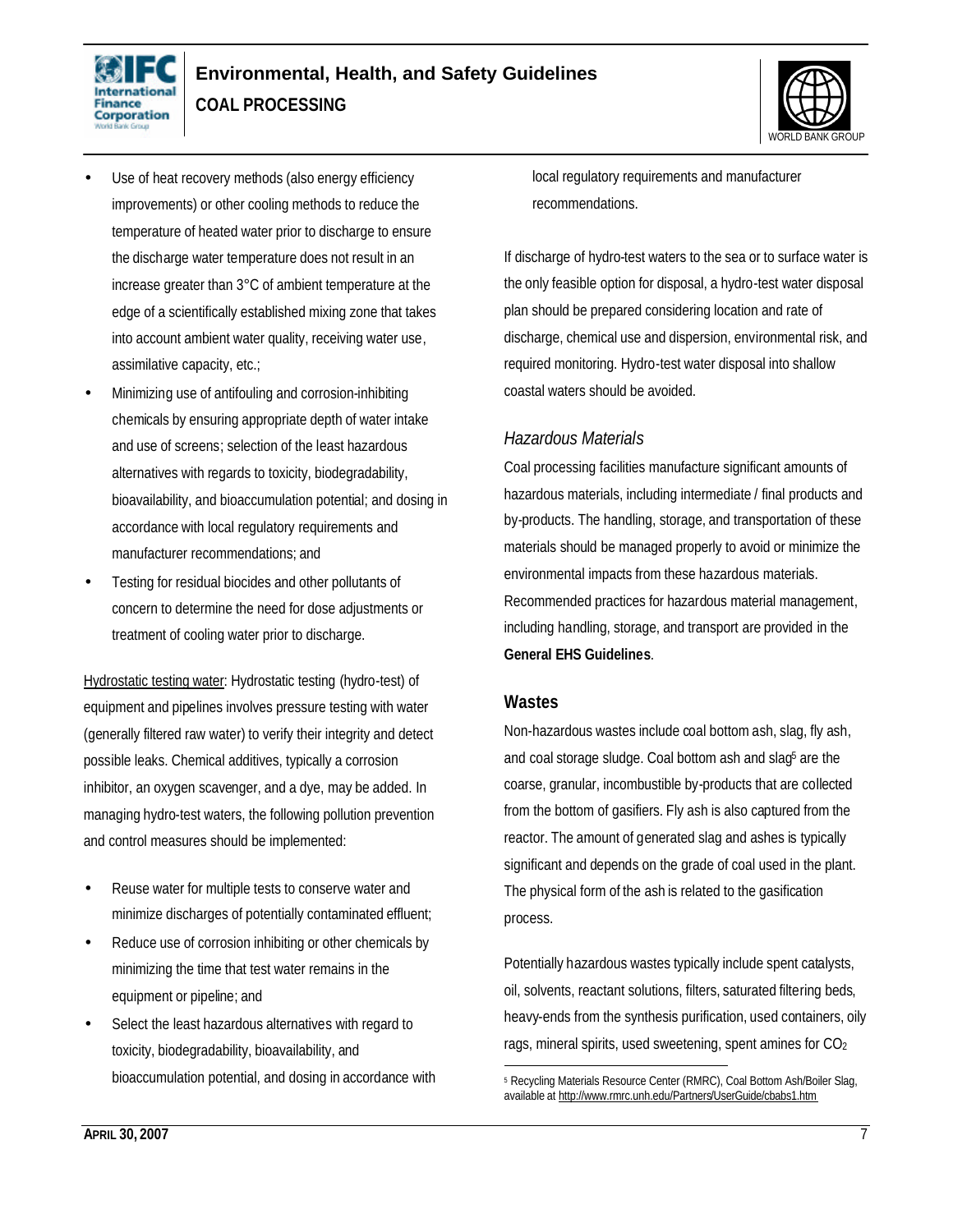



removal, activated carbon filters and oily sludge from oil water separators, and spent or used operational and maintenance fluids such as oils and test liquids, and wastewater treatment sludge.

General recommendations for the management of hazardous and non-hazardous waste are presented in the **General EHS Guidelines**. Industry-specific waste management practices include the following.

### *Coal Bottom Ash, Slag, and Fly Ash*

Depending on their toxicity and radioactivity, coal bottom ash, slag, and fly ash may be recycled, given the availability of commercially and technical viable options. Recommended recycling methods include:

- Use of bottom ash as an aggregate in lightweight concrete masonry units, as raw feed material in the production of Portland cement, road base and sub-base aggregate, or as structural fill material, and as fine aggregate in asphalt paving and flowable fill;
- Use of slag as blasting grit, as roofing shingle granules, for snow and ice control, as aggregate in asphalt paving, as a structural fill, and in road base and sub-base applications;
- Use of fly ash in construction materials requiring a pozzolanic material.

Where due to its toxic / radioactive characteristics or unavailability of commercially and technically viable alternatives these materials can not be recycled, they should be disposed of in a licensed landfill facility designed and operated according to good international industry practice. 6

#### *Coal Storage Sludge*

Coal dust sludge generated from coal storage and coal preparation should be dried and reused or recycled where feasible. Possible options may include reuse as feedstock in the gasification process, depending on the gasification technology selected. Handling, transport, and on-site / off-site management of all sludge should be conducted according to the non-hazardous industrial waste management recommendations included in the **General EHS Guidelines.**

### *Spent Catalysts*

Spent catalysts result from catalyst bed replacement in scheduled turnarounds of SynGas desulphurization, Fischer – Tropsch (F-T) reaction, isomerization, catalytic cracking, and methanol syntheses. Spent catalysts may contain zinc, nickel, iron, cobalt, platinum, palladium, and copper, depending on the particular process.

Recommended waste management strategies for spent catalysts include the following:

- Appropriate on-site management, including submerging pyrophoric spent catalysts in water during temporary storage and transport until they can reach the final point of treatment to avoid uncontrolled exothermic reactions;
- Return to the manufacturer for regeneration; and
- Off-site management by specialized companies that can recover the heavy or precious metals, through recovery and recycling processes whenever possible, or who can otherwise manage spent catalysts or their non-recoverable materials according to hazardous and non-hazardous waste management recommendations presented in the **General EHS Guidelines**. Catalysts that contain platinum or palladium should be sent to a noble metals recovery facility.

 $\overline{a}$ 

<sup>6</sup> Additional guidance on the disposal of hazardous and non-hazardous industrial waste is provided in the **EHS Guidelines for Waste Management Facilities.**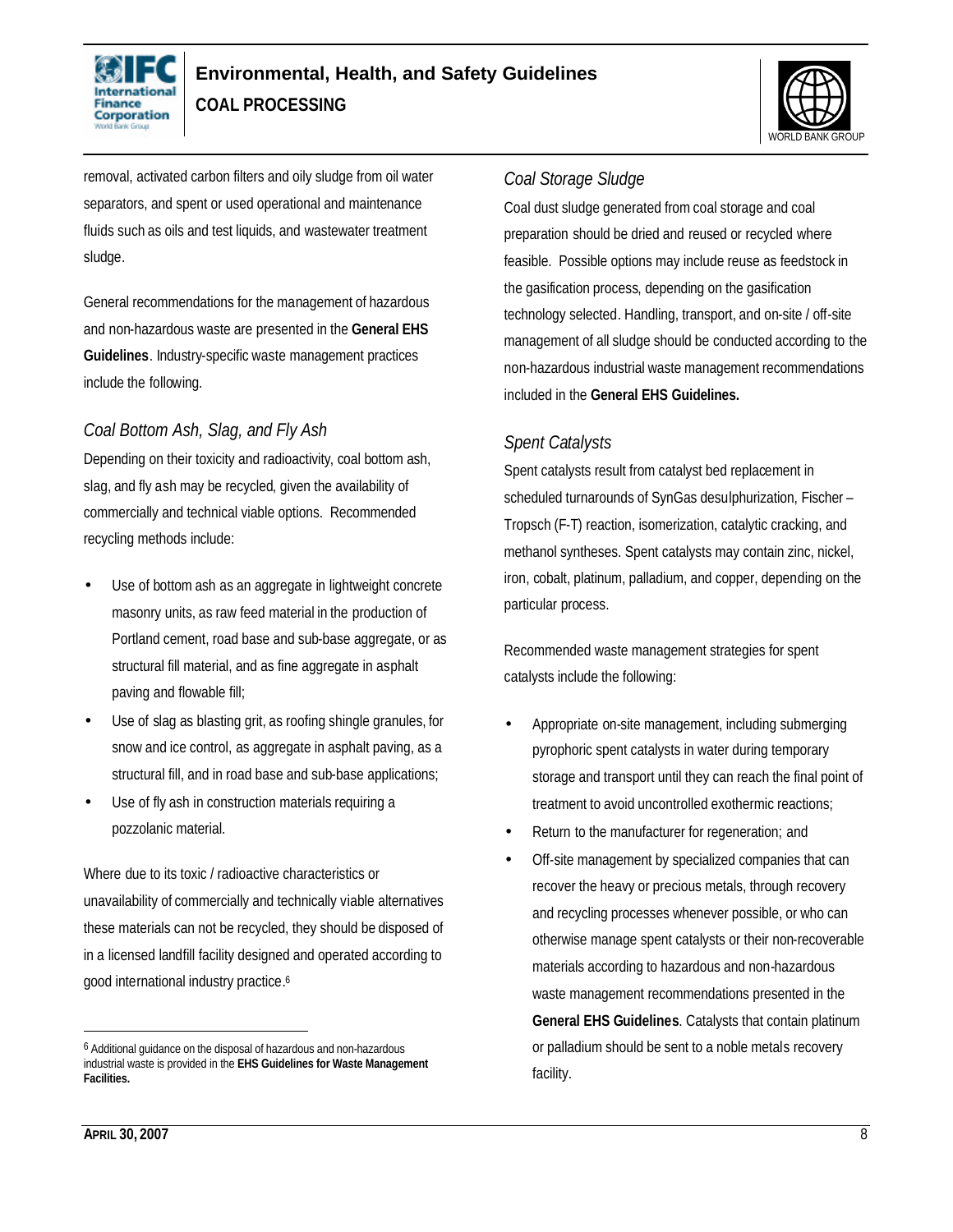



### *Heavy Ends*

Heavy ends from the purification section of the Methanol Synthesis Unit are normally burnt in a steam boiler by means of a dedicated burner.

### **Noise**

The principal sources of noise in coal processing facilities include the physical processing of coal (e.g. screening, crushing, sizing and sorting), as well as large rotating machines (e.g., compressors, turbines, pumps, electric motors, air coolers, and fired heaters). During emergency depressurization, high noise levels can be generated due to release of high-pressure gases to flare and / or steam release into the atmosphere. General recommendations for noise management are provided in the **General EHS Guidelines**.

# **1.2 Occupational Health and Safety**

Facility-specific occupational health and safety hazards should be identified based on job safety analysis or comprehensive hazard or risk assessment using established methodologies such as a hazard identification study [HAZID], hazard and operability study [HAZOP], or a scenario-based risk assessment [QRA].

As a general approach, health and safety management planning should include the adoption of a systematic and structured system for prevention and control of physical, chemical, biological, and radiological health and safety hazards described in the **General EHS Guidelines**.

The most significant occupational health and safety hazards occur during the operational phase of a coal processing facility and primarily include the following:

- Process Safety
- Oxygen-Enriched Gas Releases
- Oxygen-Deficient Atmospheres
- Inhalation hazards
- Fire and explosions

### **Process Safety**

Process safety programs should be implemented due to industry-specific characteristics, including complex chemical reactions, use of hazardous materials (e.g., toxic, reactive, flammable or explosive compounds), and multi-step reactions. Process safety management includes the following actions:

- Physical hazard testing of materials and reactions;
- Hazard analysis studies to review the process chemistry and engineering practices, including thermodynamics and kinetics;
- Examination of preventive maintenance and mechanical integrity of the process equipment and utilities;
- Worker training; and
- Development of operating instructions and emergency response procedures.

### **Oxygen-Enriched Gas Releases**

Oxygen-enriched gas may leak from air separation units and create a fire risk due to an oxygen-enriched atmosphere. Oxygen-enriched atmospheres may potentially result in the saturation of materials, hair, and clothing with oxygen, which may burn vigorously if ignited. Prevention and control measures to reduce on-site and off-site exposure to oxygen-enriched atmospheres include:

Installation of an automatic Emergency Shutdown System that can detect and warn of the uncontrolled release of oxygen (including the presence of oxygen enriched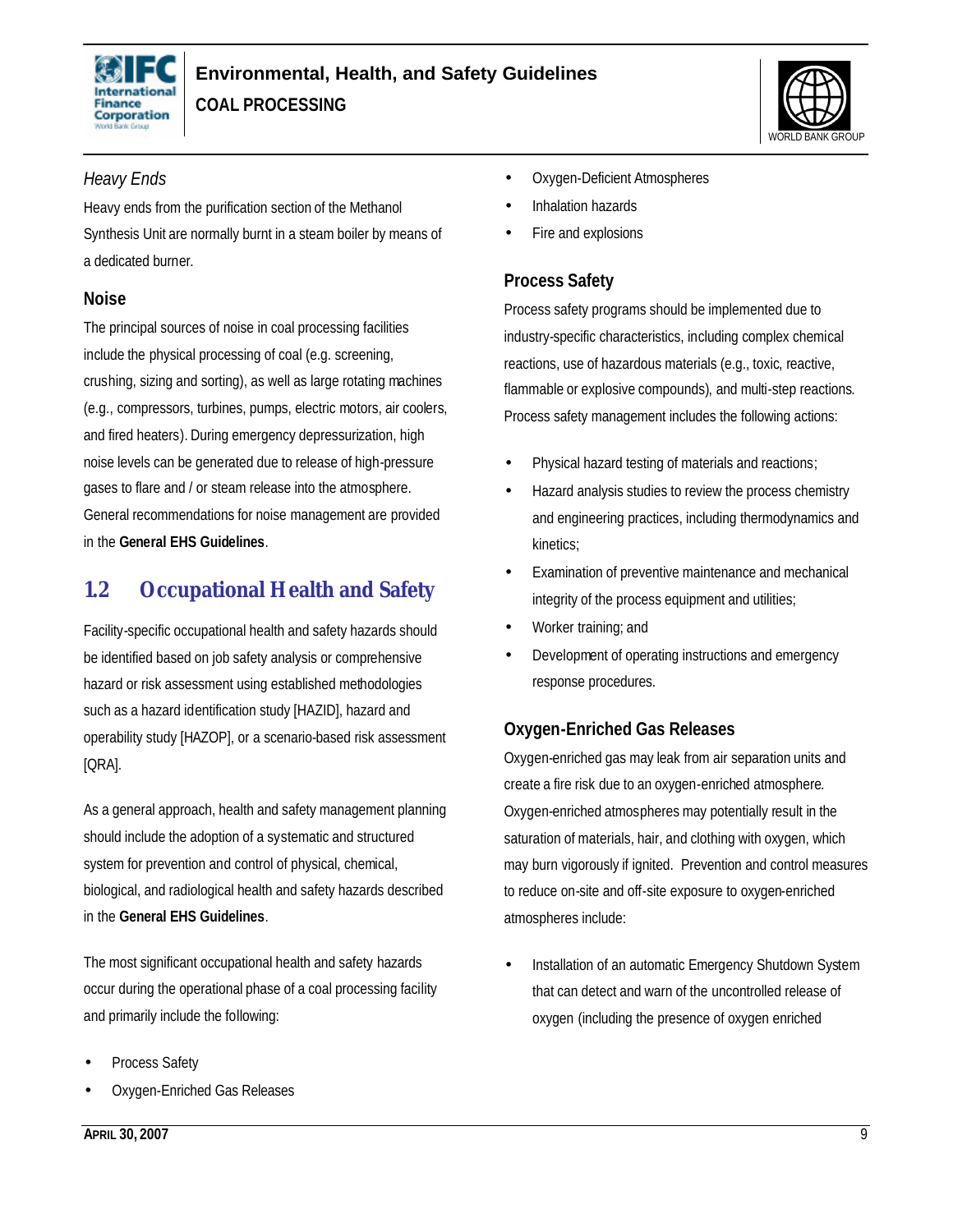



atmospheres in working areas<sup>7</sup> ) and initiate shutdown actions thus minimizing the duration of releases, and elimination of potential ignition sources;

- Design of facilities and components according to applicable industry safety standards, avoiding the placement of oxygen-carrying piping in confined spaces, using intrinsically safe electrical installations, and using facilitywide oxygen venting systems that properly consider the potential impact of the vented gas;
- Implementation of hot work and permit-required confined space entry procedures that specifically take into account the potential release of oxygen;
- Implementation of good housekeeping practices to avoid accumulation of combustible materials;
- Planning and implementation of emergency preparedness and response plans that specifically incorporate procedures for managing uncontrolled releases of oxygen; and
- Provision of appropriate fire prevention and control equipment as described below (Fire and Explosion Hazards).

### **Oxygen-Deficient Atmosphere**

The potential releases and accumulation of nitrogen gas into work areas can result in asphyxiating conditions due to the displacement of oxygen by these gases. Prevention and control measures to reduce risks of asphyxiant gas release include:

• Design and placement of nitrogen venting systems according to recognized industry standards;

- Installation of an automatic Emergency Shutdown System that can detect and warn of the uncontrolled release of nitrogen (including the presence of oxygen deficient atmospheres in working areas<sup>8</sup>), initiate forced ventilation, and minimize the duration of releases; and
- Implementation of confined space entry procedures as described in the **General EHS Guidelines** with consideration of facility-specific hazards.

#### **Inhalation Hazards**

Chemical exposure in coal processing facilities is primarily related to inhalation of coal dust, coal tar pitch volatiles, carbon monoxide, and other vapors such as methanol and ammonia. Workers exposed to coal dust may develop lung damage and pulmonary fibrosis. Exposure to carbon monoxide results in formation of carboxyhemoglobin (COHb), which inhibits the oxygen-carrying ability of the red blood cells. Mild exposure symptoms may include headache, dizziness, decreased vigilance, decreased hand-eye coordination, weakness, confusion, disorientation, lethargy, nausea, and visual disturbances. Greater or prolonged exposure can cause unconsciousness and death.

Potential inhalation exposures to chemicals emissions during routine plant operations should be managed based on the results of a job safety analysis and industrial hygiene survey, and according to occupational health and safety guidance provided in the **General EHS Guidelines.** Protection measures include worker training, work permit systems, use of personal protective equipment (PPE), and toxic gas detection systems with alarms.

 $\overline{a}$ <sup>7</sup>Working areas with the potential for oxygen enriched atmospheres should be equipped with area monitoring systems capable of detecting such conditions. Workers also should be equipped with personal monitoring systems. Both types of monitoring systems should be equipped with a warning alarm set at 23.5 percent concentration of O2 in air.

 $\overline{a}$ <sup>8</sup>Working areas with the potential for oxygen deficient atmospheres should be equipped with area monitoring systems capable of detecting such conditions. Workers also should be equipped with personal monitoring systems. Both types of monitoring systems should be equipped with a warning alarm set at 19.5 percent concentration of  $O<sub>2</sub>$  in air.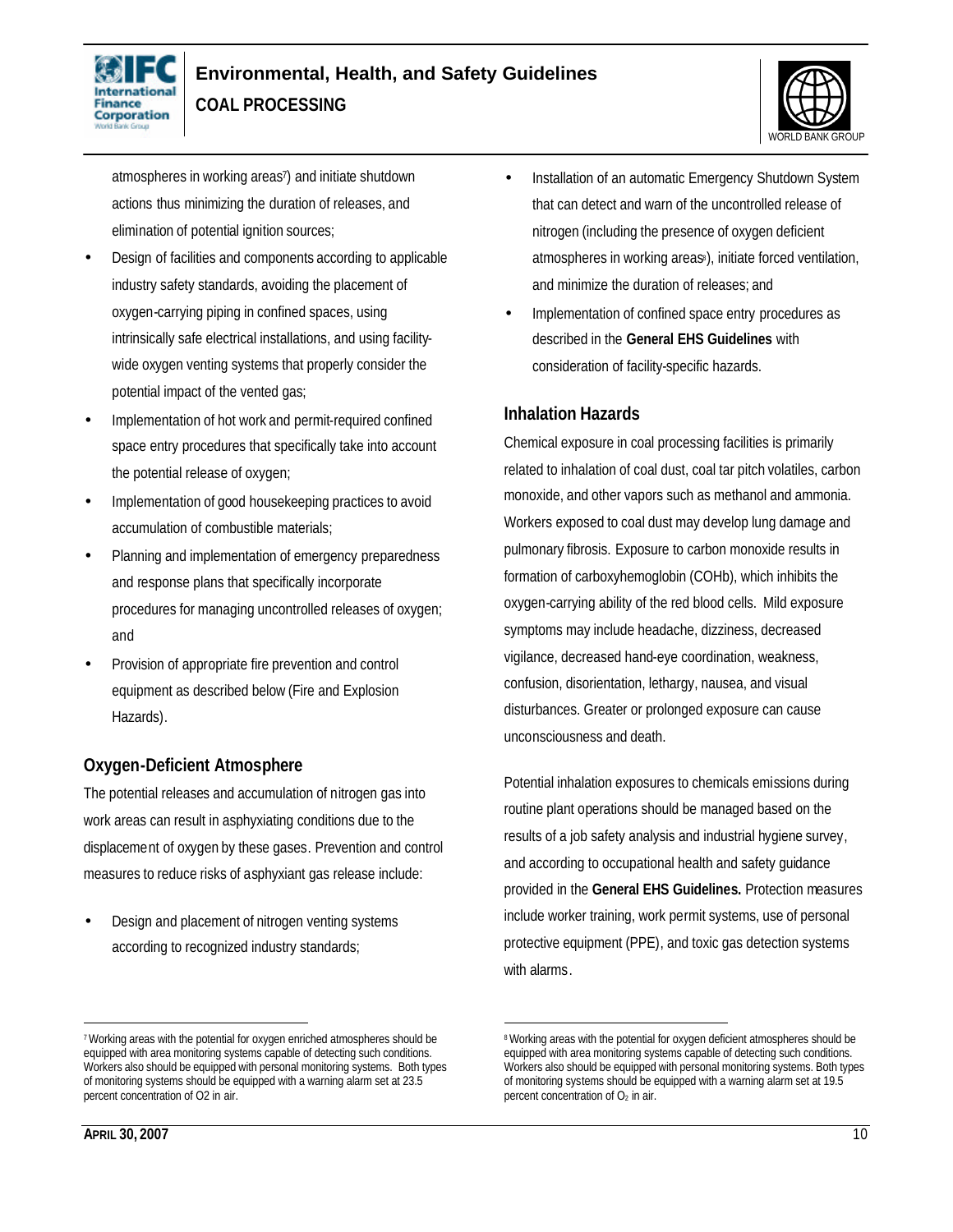



### **Fire and Explosion Hazards**

### *Coal Storage and Preparation*

Coal is susceptible to spontaneous combustion, most commonly due to oxidation of pyrite or other sulphidic contaminants in coal. 9, <sup>10</sup> Coal preparation operations also present a fire and explosion hazard due to the generation of coal dust, which may ignite depending on its concentration in air and presence of ignition sources. Coal dust therefore represents a significant explosion hazard in coal storage and handling facilities where coal dust clouds may be generated in enclosed spaces. Dust clouds also may be present wherever loose coal dust accumulates, such as on structural ledges. Recommended techniques to prevent and control combustion and explosion hazards in enclosed coal storage include the following:

- Storing coal piles so as to prevent or minimize the likelihood of combustion, including:
	- o Compacting coal piles to reduce the amount of air within the pile,
	- o Minimizing coal storage times,
	- o Avoiding placement of coal piles above heat sources such as steam lines or manholes,
	- o Constructing coal storage structures with noncombustible materials,
	- o Designing coal storage structures to minimize the surface areas on which coal dust can settle and providing dust removal systems, and
	- o Continuous monitoring for hot spots (ignited coal) using temperature detection systems. When a hot spot is detected, the ignited coal should be removed. Access should be provided for firefighting;
- Eliminating the presence of potential sources of ignition, and providing appropriate equipment grounding to minimize static electricity hazards. All machinery and electrical equipment inside the enclosed coal storage area or structure should be approved for use in hazardous locations and provided with spark-proof motors;
- All electrical circuits should be designed for automatic, remote shutdown; and
- Installation of an adequate lateral ventilation system in enclosed storage areas to reduce concentrations of methane, carbon monoxide, and volatile products from coal oxidation by air, and to deal with smoke in the event of a fire.

Recommended techniques to prevent and control explosion risks due to coal preparation in an enclosed area include the following:

- Conduct dry coal screening, crushing, dry cleaning, grinding, pulverizing and other operations producing coal dust under nitrogen blanket or other explosion prevention approaches such as ventilation;
- Locate the facilities to minimize fire and explosion exposure to other major buildings and equipment;
- Consider controlling the moisture content of coal prior to use, depending on the requirements of the gasification technology;
- Install failsafe monitoring of methane concentrations in air, and halt operations if a methane concentration of 40 percent of the lower explosion limit is reached;
- Install and properly maintain dust collector systems to capture fugitive emissions from coal-handling equipment or machinery.

 $\overline{a}$ <sup>9</sup> National Fire Protection Association (NFPA). Standard 850: Recommended Practice for Fire Protection for Electric Generating Plants and High Voltage Direct Current Converter Stations (2000).

<sup>10</sup> NFPA. Standard 120: Standard for Fire Prevention and Control in Coal Mines (2004).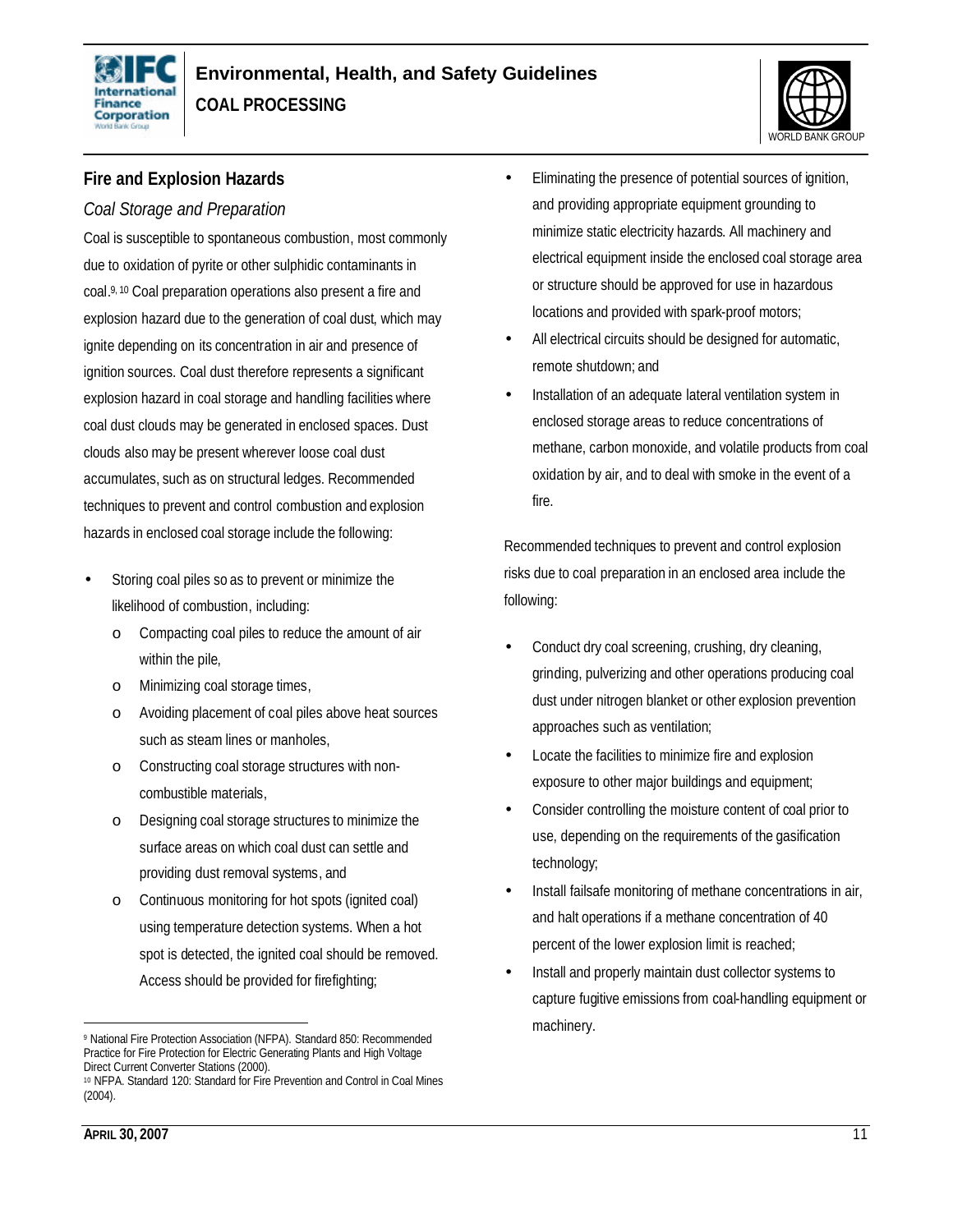



### *Coal Processing*

Fire and explosion hazards generated by process operations include the accidental release of SynGas (containing carbon monoxide and hydrogen), oxygen, methanol, and ammonia. High pressure SynGas releases may cause "Jet Fires" or give rise to a Vapor Cloud Explosion (VCE), "Fireball" or "Flash Fire," depending on the quantity of flammable material involved and the degree of confinement of the cloud. Hydrogen and carbon monoxide gases may ignite even in the absence of ignition sources if they temperatures of 500°C and 609°C, respectively. Flammable liquid spills may cause "Pool Fires." Recommended measures to prevent and control fire and explosion risks from process operations include the following:

- Provide early release detection, such as pressure monitoring of gas and liquid conveyance systems, in addition to smoke and heat detection for fires;
- Limit potential releases by isolating process operations from large storage inventories;
- Avoid potential ignition sources (e.g., by configuring piping layouts to avoid spills over high temperature piping, equipment, and / or rotating machines);
- Control the potential effect of fires or explosions by segregating and using separation distances between process, storage, utility, and safe areas. Safe distances can be derived from specific safety analyses for the facility, and through application of internationally recognized fire safety standards;<sup>11</sup>
- Limit areas that may be potentially affected by accidental releases by:
	- o Defining fire zones and equipping them with a drainage system to collect and convey accidental releases of flammable liquids to a safe containment

area including secondary containment of storage tanks,

- o Strengthening of buildings or installing fire / blast partition walls in areas where appropriate separation distances cannot be achieved, and
- o Designing the oily sewage system to avoid propagation of fire.

## **1.3 Community Health and Safety**

Community health and safety impacts during the construction and decommissioning of coal processing facilities are common to those of most other industrial facilities and are discussed in the **General EHS Guidelines**. The most significant community health and safety hazards associated with coal processing facilities occur during the operation phase and include the threat from major accidents related to potential fires and explosions or accidental releases of finished products during transportation outside the processing facility. Guidance for the management of these issues is presented in relevant sections of the **General EHS Guidelines** including: Hazardous Materials Management (including Major Hazards), Traffic Safety, Transport of Hazardous Materials, and Emergency Preparedness and Response. Additional relevant guidance applicable to transport by sea and rail as well as shore-based facilities can be found in the EHS Guidelines for Shipping; Railways, Ports and Harbors, and Crude Oil and Petroleum Products Terminals.

 $\overline{a}$ 

<sup>11</sup> For example, NFPA Standard 30: Flammable and Combustible Liquids Code (2003).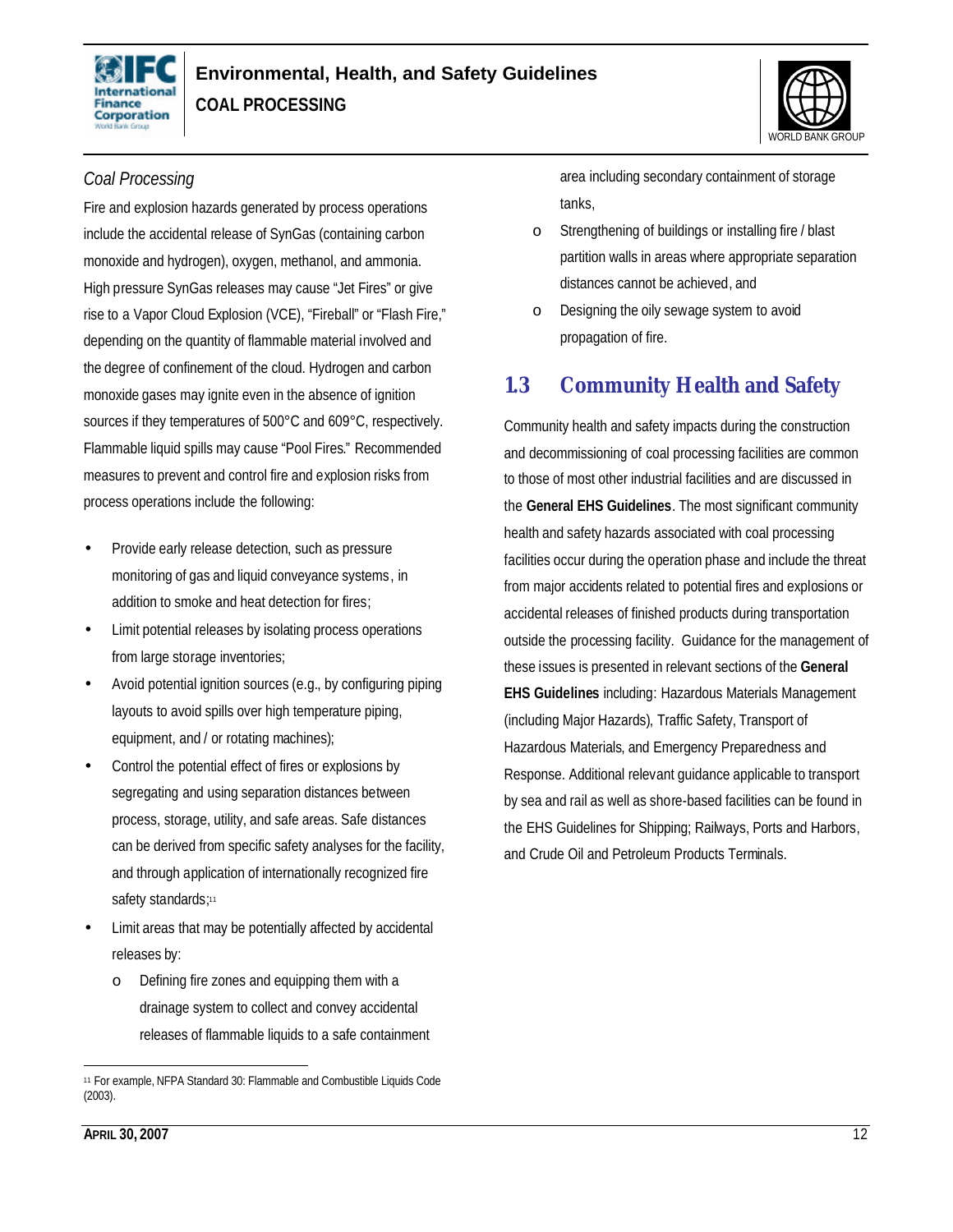



# **2.0 Performance Indicators and Monitoring**

### **2.1 Environment**

### **Emissions and Effluent Guidelines**

Tables 1 and 2 present emission and effluent guidelines for this sector. Guideline values for process emissions and effluents in this sector are indicative of good international industry practice as reflected in relevant standards of countries with recognized regulatory frameworks. These guidelines are achievable under normal operating conditions in appropriately designed and operated facilities through the application of pollution prevention and control techniques discussed in the preceding sections of this document.

Emissions guidelines are applicable to process emissions. Combustion source emissions guidelines associated with steam- and power-generation activities from sources with a capacity equal to or lower than 50 MWth are addressed in the **General EHS Guidelines** with larger power source emissions addressed in the **EHS Guidelines for Thermal Power**. Guidance on ambient considerations based on the total load of emissions is provided in the **General EHS Guidelines**.

Effluent guidelines are applicable for direct discharges of treated effluents to surface waters for general use. Site-specific discharge levels may be established based on the availability and conditions in the use of publicly operated sewage collection and treatment systems or, if discharged directly to surface waters, on the receiving water use classification as described in the **General EHS Guideline.** These levels should be achieved, without dilution, at least 95 percent of the time that the plant or unit is operating, to be calculated as a proportion of annual operating hours. Deviation from these levels due to specific local project conditions should be justified in the environmental assessment.

 $\overline{a}$ 

### **Resource Use, Energy Consumption, Emission and Waste Generation**

Table 3 provides examples of resource consumption indicators for energy and water in this sector. Table 4 provides examples of emission and waste generation indicators. Industry benchmark values are provided for comparative purposes only and individual projects should target continual improvement in these areas. Relevant benchmarks for coal processing plants can be derived from coal gasification for large power plants. Emissions of gasification plants producing SynGas for Fischer-Tropsch (F-T) synthesis should be substantially lower, due to the purity requirements of synthesis catalyst.

### **Environmental Monitoring**

Environmental monitoring programs for this sector should be implemented to address all activities that have been identified to have potentially significant impacts on the environment during normal operations and upset conditions. Environmental monitoring activities should be based on direct or indirect indicators of emissions, effluents, and resource use applicable to the particular project. Monitoring frequency should be sufficient to provide representative data for the parameter being monitored. Monitoring should be conducted by trained individuals following monitoring and record-keeping procedures and using properly calibrated and maintained equipment. Monitoring data should be analyzed and reviewed at regular intervals and compared with the operating standards so that any necessary corrective actions can be taken. Additional guidance on applicable sampling and analytical methods for emissions and effluents is provided in the **General EHS Guidelines**.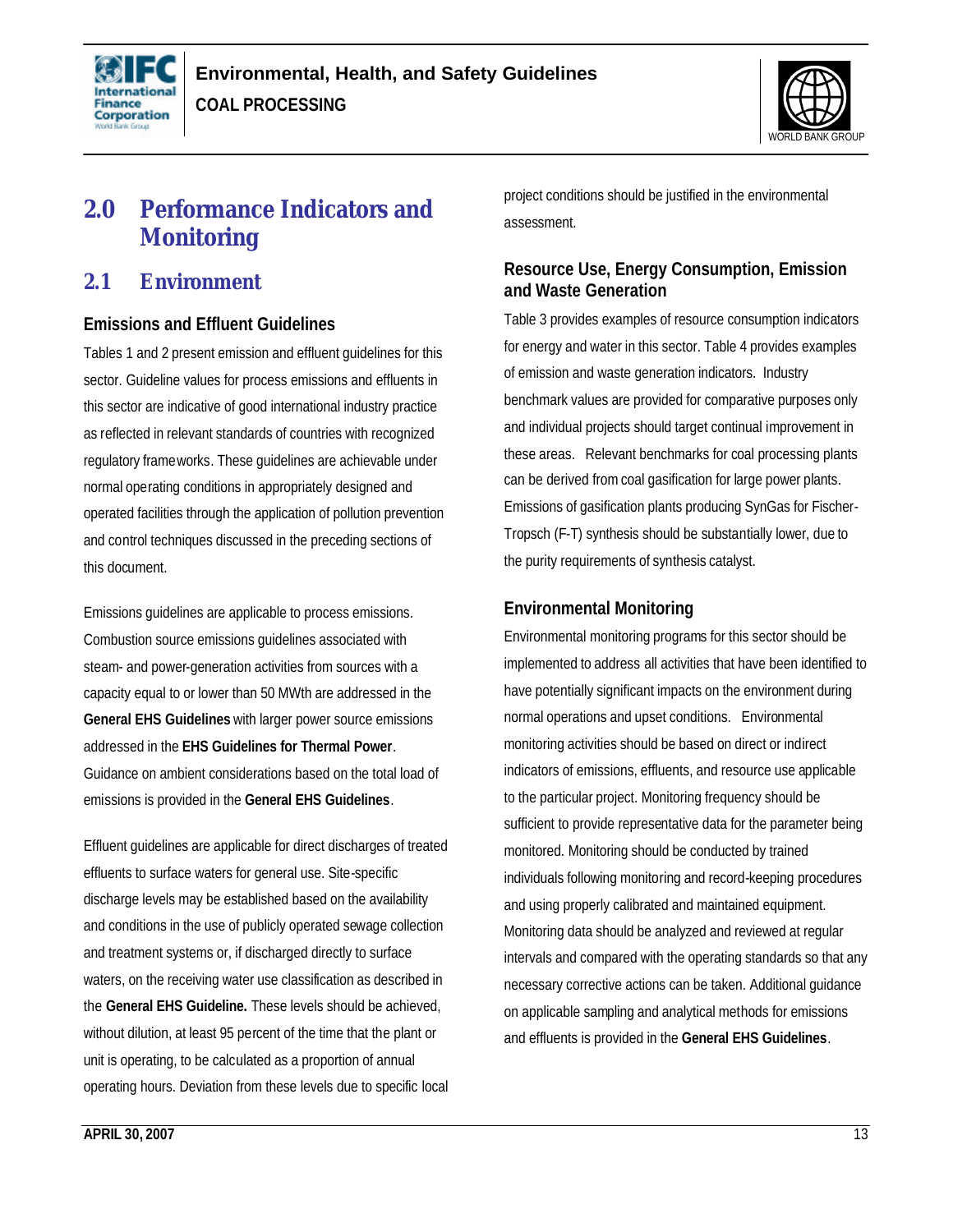



| <b>Table 1. Air Emissions Levels for Coal</b><br><b>Processing Plants</b>               |                    |                           |  |  |
|-----------------------------------------------------------------------------------------|--------------------|---------------------------|--|--|
| <b>Pollutant</b>                                                                        | <b>Unit</b>        | <b>Guideline</b><br>Value |  |  |
| <b>Coal Preparation Plant</b>                                                           |                    |                           |  |  |
| <b>Thermal Dryer Particulate</b>                                                        | mg/Nm <sup>3</sup> | 70                        |  |  |
| <b>Thermal Dryer Gas Opacity</b>                                                        | %                  | 20                        |  |  |
| Pneumatic Coal Cleaning Equip.<br>Particulate                                           | mg/Nm <sup>3</sup> | 40                        |  |  |
| Pneumatic Coal Cleaning Equip.<br>Opacity                                               | %                  | 10                        |  |  |
| Conveying, Storage and Preparation<br><b>Gas Opacity</b>                                | %<br>10            |                           |  |  |
| Overall                                                                                 |                    |                           |  |  |
| SO <sub>2</sub>                                                                         | mg/Nm <sup>3</sup> | 150-200                   |  |  |
| NO <sub>x</sub>                                                                         | mg/Nm <sup>3</sup> | 200-400(1)                |  |  |
| Hq                                                                                      | mg/Nm <sup>3</sup> | 1.0                       |  |  |
| <b>Particulate Matter</b>                                                               | mg/Nm <sup>3</sup> | $30 - 50(1)$              |  |  |
| <b>VOC</b>                                                                              | mg/Nm <sup>3</sup> | 150                       |  |  |
| <b>Total Heavy Metals</b>                                                               | mg/Nm <sup>3</sup> | 1.5                       |  |  |
| H <sub>2</sub> S                                                                        | mg/Nm <sup>3</sup> | $10^{(2)}$                |  |  |
| $COS + CS2$                                                                             | mg/Nm <sup>3</sup> | 3                         |  |  |
| Ammonia                                                                                 | mg/Nm <sup>3</sup> | 30                        |  |  |
| Notes:<br>1 Lower value for plants of >100 MM/th equivalent: bigher value for plants of |                    |                           |  |  |

oo mivitin equivalent; higher value for p <100 MWth equivalent.

2. Emissions from Claus unit (Austria, Belgium, Germany).

- Process emissions levels should be reviewed in consideration of utility source emissions to arrive at the lowest overall emission rate for the facility.  $-$  Dry gas 15%  $O<sub>2</sub>$ 

| Table 3. Resource and Energy Consumption                                            |                                                      |                              |  |  |
|-------------------------------------------------------------------------------------|------------------------------------------------------|------------------------------|--|--|
| Parameter                                                                           | <b>Unit</b>                                          | Industry<br><b>Benchmark</b> |  |  |
| <b>Electric Power</b><br>Electric power<br>consumption of Coal-<br>to-Liquid plants | MWhr/ Metric Ton of total<br>Coal-to-Liquid products | $0.05 - 0.1$                 |  |  |
| <b>Electric Power</b><br>consumption of<br>methanol plants                          | MWhr/Metric Ton of methanol                          | 0.07                         |  |  |

| <b>Table 2. Effluents Levels for Coal Processing</b><br><b>Plants</b> |             |                           |  |  |
|-----------------------------------------------------------------------|-------------|---------------------------|--|--|
| <b>Pollutant</b>                                                      | <b>Unit</b> | <b>Guideline</b><br>Value |  |  |
| pH                                                                    |             | $6 - 9$                   |  |  |
| BOD <sub>5</sub>                                                      | mq/l        | 30                        |  |  |
| COD                                                                   | mg/l        | 150 (40 cooling<br>water) |  |  |
| Ammoniacal nitrogen (as N)                                            | mq/l        | 5                         |  |  |
| <b>Total nitrogen</b>                                                 | mg/l        | 10                        |  |  |
| <b>Total phosphorous</b>                                              | mq/l        | $\overline{2}$            |  |  |
| <b>Sulfide</b>                                                        | mg/l        | 1                         |  |  |
| Oil and grease                                                        | mq/l        | 10                        |  |  |
| <b>TSS</b>                                                            | mq/l        | 35                        |  |  |
| <b>Total metals</b>                                                   | mq/l        | 3                         |  |  |
| Cadmium                                                               | mq/l        | 0.1                       |  |  |
| Chromium (total)                                                      | mq/l        | 0.5                       |  |  |
| Chromium (hexavalent)                                                 | mq/l        | 0.1                       |  |  |
| Copper                                                                | mq/l        | 0.5                       |  |  |
| Cobalt                                                                | 0.5<br>mg/l |                           |  |  |
| <b>Zinc</b>                                                           | 1<br>mq/l   |                           |  |  |
| Lead                                                                  | 0.5<br>mg/l |                           |  |  |
| Iron                                                                  | mg/l        | 3                         |  |  |
| <b>Nickel</b>                                                         | mq/l        | $\overline{1}$            |  |  |
| <b>Mercury</b>                                                        | mg/l        | 0.02                      |  |  |
| Vanadium                                                              | mq/l<br>1   |                           |  |  |
| Manganese                                                             | mg/l        | $\overline{2}$            |  |  |
| Phenol                                                                | mq/l        | 0.5                       |  |  |
| Cyanides                                                              | mg/l        | 0.5                       |  |  |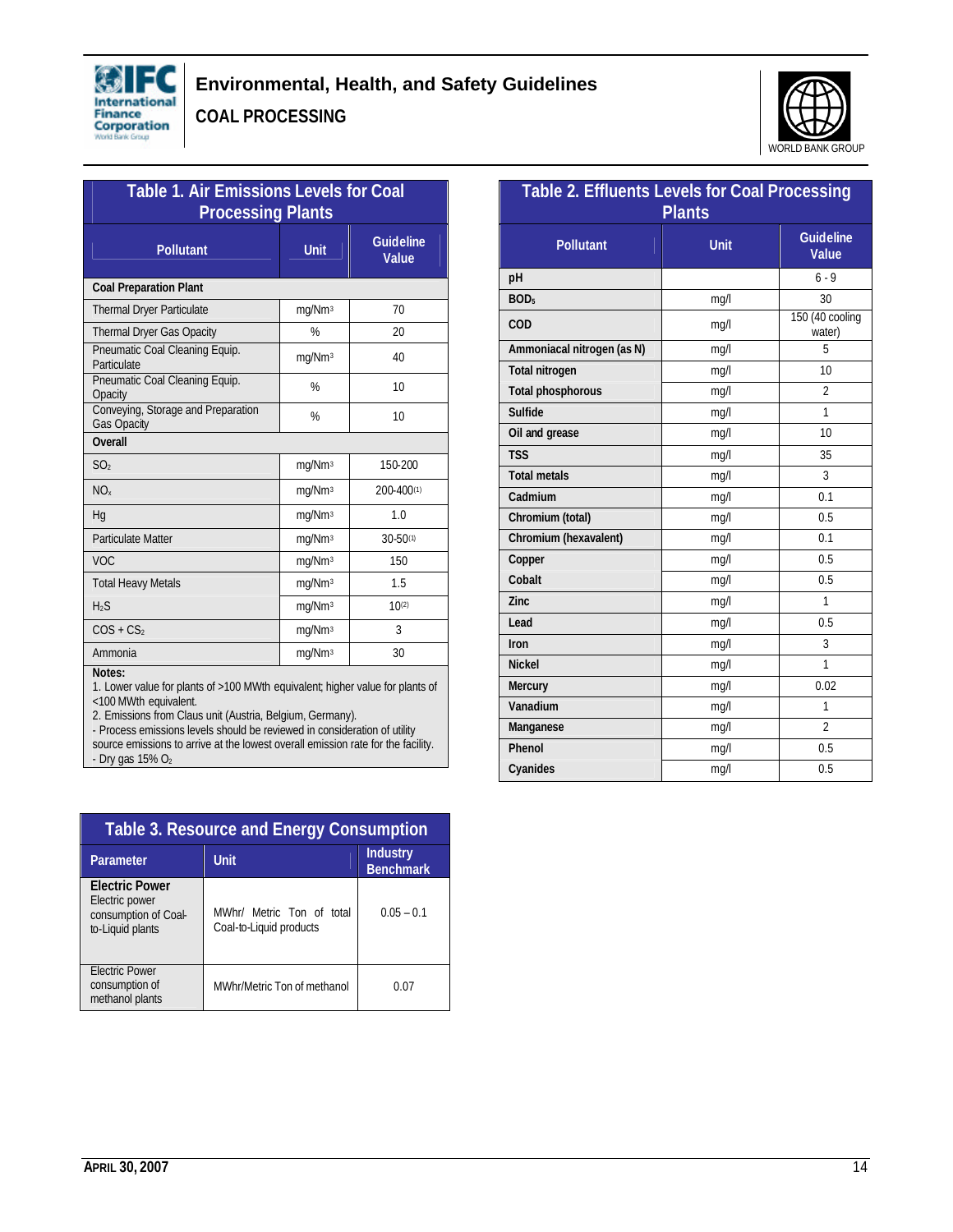



| Table 4. Emissions and Waste Generation <sup>(1)</sup>                         |                             |                                     |  |  |
|--------------------------------------------------------------------------------|-----------------------------|-------------------------------------|--|--|
| Parameter                                                                      | <b>Unit</b>                 | <b>Industry</b><br><b>Benchmark</b> |  |  |
| SO <sub>2</sub>                                                                | g/Nm <sup>3</sup> of SynGas | $0.3 - 0.5$                         |  |  |
| SO <sub>2</sub> (Coal-Methanol-<br>Gasoline) <sup>(4)</sup>                    | tons/day                    | $6 - 14$                            |  |  |
| SO <sub>2</sub> (Fischer-Tropsch) <sup>(4)</sup>                               | tons/day                    | $9 - 14$                            |  |  |
| NO <sub>x</sub>                                                                | g/Nm <sup>3</sup> of SynGas | $0.35 - 0.6$                        |  |  |
| NO <sub>x</sub> (Coal-Methanol-<br>Gasoline) <sup>(4)</sup>                    | tons/day                    | $5 - 15.5$                          |  |  |
| $NOx$ (Fischer-Tropsch) <sup>(4)</sup>                                         | tons/day                    | $5 - 23.6$                          |  |  |
| <b>PM10</b>                                                                    | g/Nm <sup>3</sup> of SynGas | 0.12                                |  |  |
| Particulates (Coal-Methanol-<br>Gasoline) <sup>(4)</sup>                       | tons/day                    | $0.5 - 7.5$                         |  |  |
| Particulates (Fischer-<br>Tropsch) <sup>(4)</sup>                              | tons/day                    | $1 - 6$                             |  |  |
| $C_1O_2(2)(3)$                                                                 | kg/kg of coal               | 1.5                                 |  |  |
| CO <sub>2</sub> (Coal-Methanol-Gasoline<br>and Fischer-Tropsch) <sup>(4)</sup> | tons/day                    | 21,000                              |  |  |
| Ammonia                                                                        | g/Nm <sup>3</sup> of SynGas | 0.004                               |  |  |
| Solid Waste (ash, slag and<br>sulfur) <sup>(2)</sup>                           | kg/ton of coal              | $50 - 200$                          |  |  |
| Notes:                                                                         |                             |                                     |  |  |
| 1. Production: 1,300 - 1,500 Nm <sup>3</sup> of SynGas/t of coal               |                             |                                     |  |  |

1. Production: 1,300 – 1,500 Nm<sup>3</sup> of SynGas/t of coal

2. According to rank and grade of coal; calculated for a GHP = 30 GJ/kg

3. Without carbon capture and sequestration (CCS)

4. Reference: Edgar, T.F. (1983). For a 50,000 bbl/day coal liquefaction facility

### **2.2 Occupational Health and Safety Performance**

### **Occupational Health and Safety Guidelines**

Occupational health and safety performance should be evaluated against internationally published exposure guidelines, of which examples include the Threshold Limit Value (TLV®) occupational exposure guidelines and Biological Exposure Indices (BEIs®) published by American Conference of

Governmental Industrial Hygienists (ACGIH),12 the Pocket Guide to Chemical Hazards published by the United States National Institute for Occupational Health and Safety (NIOSH),<sup>13</sup> Permissible Exposure Limits (PELs) published by the Occupational Safety and Health Administration of the United States (OSHA),<sup>14</sup> Indicative Occupational Exposure Limit Values published by European Union member states,15 or other similar sources.

### **Accident and Fatality Rates**

Projects should try to reduce the number of accidents among project workers (whether directly employed or subcontracted) to a rate of zero, especially accidents that could result in lost work time, different levels of disability, or even fatalities. Facility rates may be benchmarked against the performance of facilities in this sector in developed countries through consultation with published sources (e.g. US Bureau of Labor Statistics and UK Health and Safety Executive)<sup>16</sup>.

### **Occupational Health and Safety Monitoring**

The working environment should be monitored for occupational hazards relevant to the specific project. Monitoring should be designed and implemented by accredited professionals<sup>17</sup> as part of an occupational health and safety monitoring program. Facilities should also maintain a record of occupational accidents and diseases and dangerous occurrences and accidents. Additional guidance on occupational health and safety monitoring programs is provided in the **General EHS Guidelines**.

<sup>&</sup>lt;u>.</u> 12 Available at: http://www.acgih.org/TLV/ and http://www.acgih.org/store/

<sup>13</sup> Available at: http://www.cdc.gov/niosh/npg/

<sup>14</sup> Available at:

http://www.osha.gov/pls/oshaweb/owadisp.show\_document?p\_table=STANDAR DS&p\_id=9992

<sup>15</sup> Available at: http://europe.osha.eu.int/good\_practice/risks/ds/oel/

<sup>16</sup> Available at: http://www.bls.gov/iif/ and

http://www.hse.gov.uk/statistics/index.htm

<sup>17</sup> Accredited professionals may include Certified Industrial Hygienists, Registered Occupational Hygienists, or Certified Safety Professionals or their equivalent.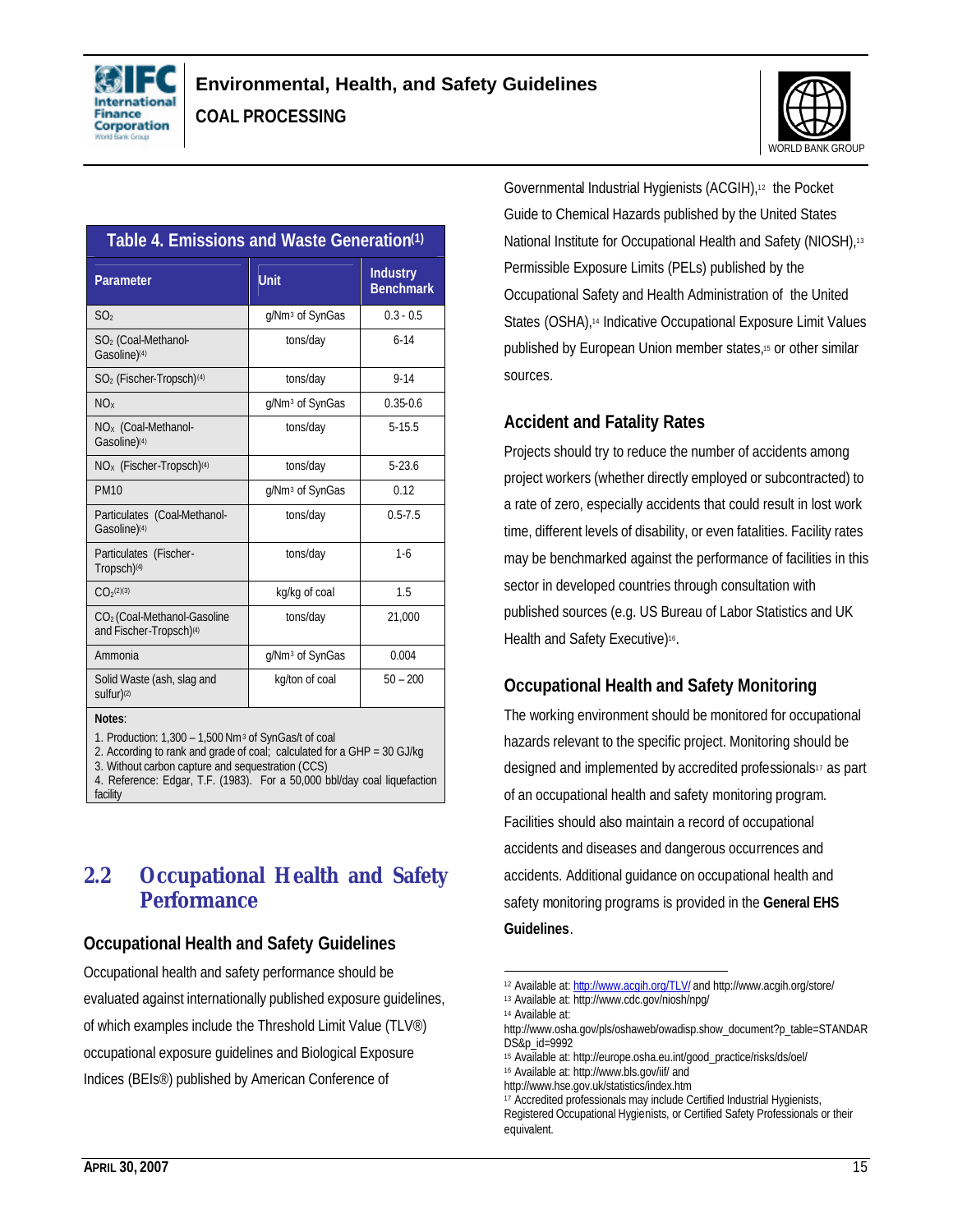

**COAL PROCESSING**



# **3.0 References and Additional Sources**

Edgar, T.F. 1983. Coal Processing and Pollution Control. Houston: Gulf Publishing Company.

European Bank for Reconstruction and Development (EBRD). Sub-sectoral Environmental Guidelines: Coal Processing. London: EBRD. Available at http://www.ebrd.com

European Commission. 2006. European Integrated Pollution Prevention and Control Bureau (EIPPCB). Best Available Techniques (BAT) Reference Document for Large Combustion Plants. July 2006. Sevilla, Spain: EIPPCB. Available at http://eippcb.jrc.es/pages/FActivities.htm

European Commission. 2003. European Integrated Pollution Prevention and Control Bureau (EIPPCB). Best Available Techniques (BAT) Reference Document for Mineral Oil and Gas Refineries. February 2003. Sevilla, Spain: EIPPCB. Available at http://eippcb.jrc.es/pages/FActivities.htm

German Federal Ministry of the Environment, Nature Conservation and Nuclear Safety (BMU). 2002. First General Administrative Regulation Pertaining to the Federal Emission Control Act (Technical Instructions on Air Quality Control – TA Luft). Bonn: BMU. Available at http://www.bmu.de/english/air\_pollution\_control/ta\_luft/doc/36958.php

Intergovernmental Panel on Climate Change (IPCC). 2006. Special Report, Carbon Dioxide Capture and Storage, March 2006. Geneva: IPCC.

Kirk-Othmer, R.E. 2006. Encyclopedia of Chemical Technology. 5<sup>th</sup> Edition. New York: John Wiley and Sons Ltd.

Lockhart, N. 2002. Advances in Coal Preparation. London: World Energy Council. Available at http://www.worldenergy.org/wecgeis/publications/default/tech\_papers/17th\_congress/1\_2\_02.asp

National Fire Protection Association (NFPA). 2004. Standard 120: Standard for Fire Prevention and Control in Coal Mines. 2004 Edition. Quincy, MA: NFPA.

NFPA. 2003. Standard 30: Flammable and Combustible Liquids Code. 2003 Edition. Quincy, MA: NFPA.

NFPA. 2000. Standard 850: Recommended Practice for Fire Protection for Electric Generating Plants and High Voltage Direct Current Converter Stations. 2000 Edition. Quincy, MA: NFPA.

Northeast States for Coordinated Air Use Management (NESCAUM). 2003. Mercury Emissions from Coal -Fired Power Plants: The Case for Regulatory Action. October 2003. Boston, MA: NESCAUM

United States (US) Environmental Protection Agency (EPA). 2005. 40 CFR Part 60, Standards of Performance for New and Existing Stationary Sources: Electric Utility Steam Generating Units, Clean Air Mercury Rule. Washington, DC: US EPA.

US EPA. 40 CFR Part 60. Standards of Performance for New Stationary Sources. Subpart Y-Standards of Performance for Coal Preparation Plants. Washington, DC: US EPA.

US EPA. 40 CFR Part 434—Coal Mining Point Source Category BPT, BAT, BCT Limitations and New Source Performance Standards. Washington, DC: US EPA.

United States Congress. 2005. Clean Skies Act of 2005. (Inhofe, S.131 in 109<sup>th</sup> Congress). Washington, DC: Library of Congress. Available at http://thomas.loc.gov/cgi-bin/query/z?c109:S.131:

University of New Hampshire Recycled Materials Resource Center (RMRC). Coal Bottom Ash/Boiler Slag. Available at http://www.rmrc.unh.edu/

Zhu D. and Y. Zhang. Major trends of new technologies for coal mining and utilization beyond 2000 - Technical scenario of the chinese coal industry. China Coal Research Institute, Ministry of Coal Industry, Beijing, China. Available at http://www.worldenergy.org/wecgeis/publications/default/tech\_papers/17th\_congress/3\_1\_11.asp

Ullmann's Encyclopedia of Industrial Chemistry. 2005. Wiley-VCH Verlag GmbH & Co. Available at http://www.wileyvch.de/vch/software/ullmann/index.php?page=home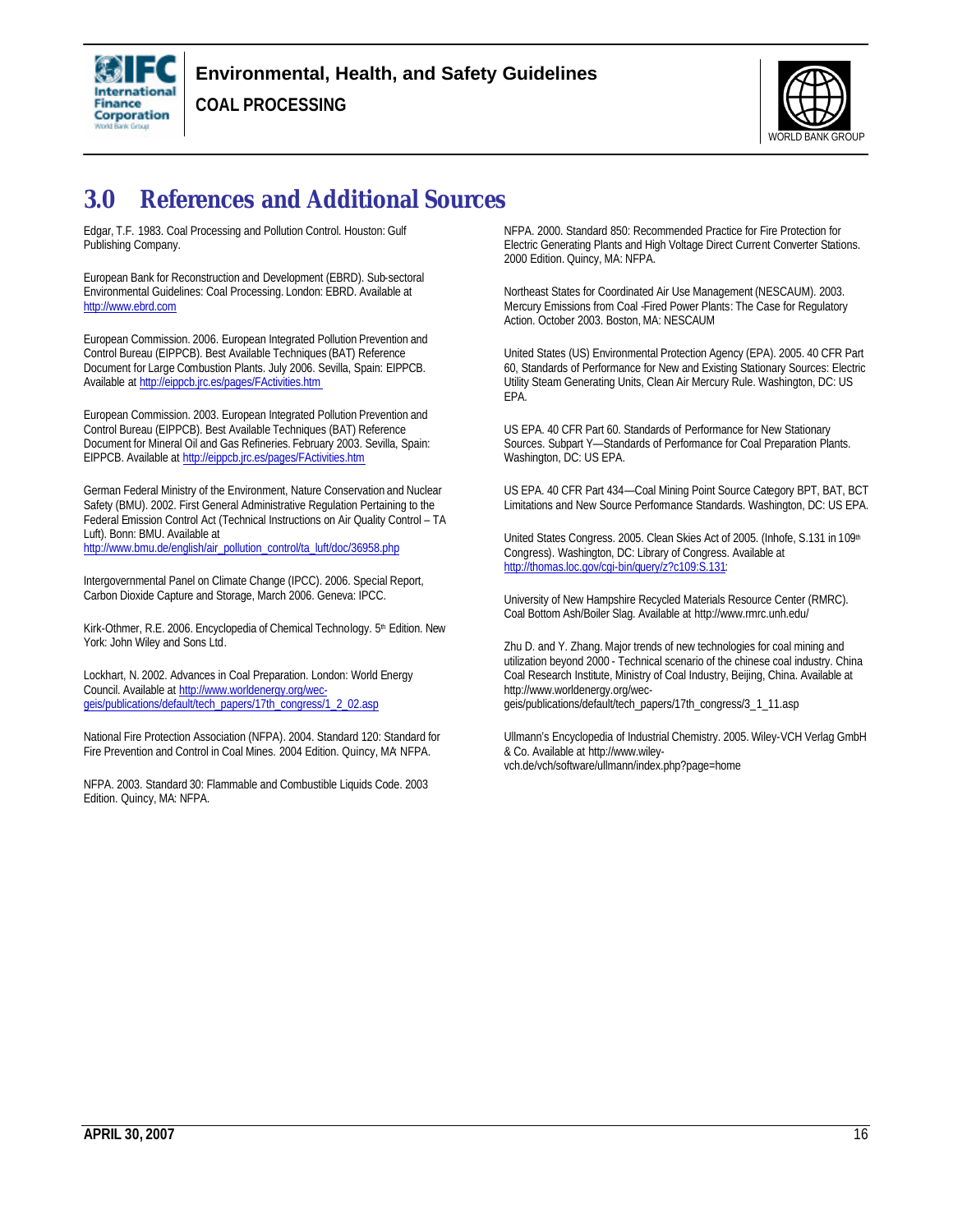



# **Annex A: General Description of Industry Activities**

Coal processing into gaseous or liquid chemicals, including fuels, involves the following processes and auxiliary facilities:

- Coal gasification to synthesis gas  $-$  SynGas (CO  $+$  H2)
- Indirect liquefaction, (i.e., Fischer Tropsch synthesis of automotive fuels (gasoline and gas oil) from SynGas)
- Ammonia from SynGas
- Methanol from SynGas
- Direct liquefaction, (e.g., coal liquefaction by direct hydrogenation)

### **Coal**

Coal is one of the world's most plentiful energy resources, and its use is likely to increase as technologies for disposal of greenhouse gases, namely CO2, become available. Coal occurs in a wide range of forms and qualities. The degree of conversion of plant matter or coalification is referred to as "rank". Brown coal and lignite, sub-bituminous coal, bituminous coal, and anthracite make up the rank series with increasing carbon content. The American Society for Testing and Materials (ASTM) classification is presented in Table A.1.<sup>18</sup>

Coal with less than 69 percent fixed carbon is classified according to their Gross Calorific Value (GCV):

- **Bituminous** if GCV> 24,400 kilojoules per kilogram (kJ/kg), agglomerating
- **Subbituminous** if 19,300 kJ/kg<GCV<26,700 kJ/kg, nonagglomerating
- **Lignitic** if 14,600 kJ/kg <GCV <19,300 kJ/kg, nonagglomerating

| <b>Table A.1. ASTM Coal Classification</b>   |                 |                                                 |     |                                                    |                 |
|----------------------------------------------|-----------------|-------------------------------------------------|-----|----------------------------------------------------|-----------------|
|                                              |                 | <b>Fixed</b><br>Carbon <sup>(1)</sup><br>$(\%)$ |     | <b>Volatile</b><br>Matter <sup>(1)</sup><br>$(\%)$ |                 |
|                                              |                 | min                                             | max | min                                                | max             |
| Anthracitic                                  | Meta-anthracite | 98                                              |     |                                                    | 2               |
| $Non-$                                       | Anthracite      | 92                                              | 98  | $\mathfrak{D}$                                     | 8               |
| agglomerating                                | Semianthracite  | 86                                              | 92  | 8                                                  | 14              |
| <b>Bituminous</b>                            | Low volatile    | 78                                              | 86  | 14                                                 | $\overline{22}$ |
| Commonly                                     | Medium volatile | 69                                              | 78  | 22                                                 | 31              |
| agglomerating                                | High volatile   |                                                 | 69  | 31                                                 |                 |
| Notes:<br>(1) Dry, mineral-matter-free basis |                 |                                                 |     |                                                    |                 |

For international trade and in the European Union, separate classification systems have been agreed upon for hard coal, brown coal, and lignite.

The impurities in coals, mainly sulfur, nitrogen, and ash, cause differences in grade. Most commercial coals contain 0.5 – 4.0 weight (wt) percent sulfur, present as sulfate, pyrite, and organic sulfur. Nitrogen content typically ranges from 0.5 – 2.0 wt percent. Because nitrogen is mostly bound to organic molecules, it is not removable physically. Coal ash is derived from the mineral content of coal upon combustion or utilization. Coal ashes may contain trace elements of arsenic, beryllium, cadmium, chromium, copper, fluorine, lead, manganese, and mercury.

### **Coal Gasification**

Coal gasification plants widely differ in size according to the final destination of the produced SynGas. In chemical manufacturing, typical design capacity is based on a feed rate of 1,500-2,000 tons per day (t/d) of coal. Larger capacities are possible, especially for methanol production. In the case of liquid fuel manufacturing, existing facilities use 120,000 t/d (ca. 40

 $\overline{a}$ 18 Kirk-Othmer, Encyclopedia of Chemical Technology, 5th Edition (2006).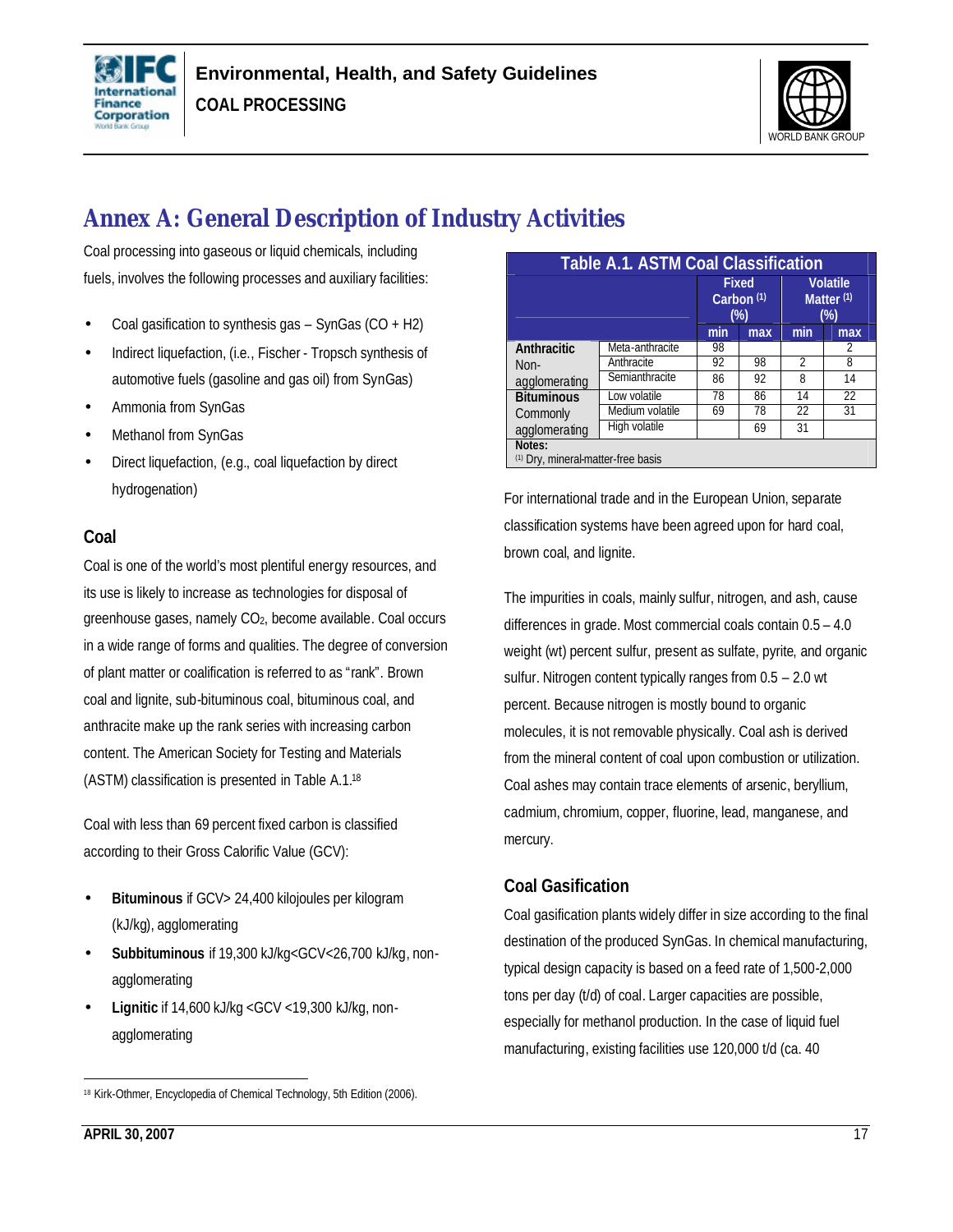



megatons per year (Mt/y)) of coal to produce 160,000 barrels per day (bbl/d) (ca. 10 Mt/y) oil equivalents of liquid fuel.

### *Coal Logistics and Preparation*

Large coal-to-oil plants are typically located near coal mines, and share storage areas and facilities. The coal is typically fed to plant bins, bunkers, and hoppers by conveyor belts. Smaller plants may be located far from mines. In this case, coal is transported by railway, barge, or slurry pipeline and is stored in stockpiles. Typically, preparation of coal is necessary prior to shipping and use, depending on the mine and coal characteristics as well as the mining technology. <sup>19</sup>Coal preparation is discussed in the **EHS Guidelines for Mining**. Prior to utilization, coal stored in the coal processing facilities is converted into the physical forms needed by the SynGas production reactor, which differ based on SynGas production technology. Typical operations include coal drying and size reduction (crushing, grinding, or pulverization).

### *SynGas Production Facilities*

Coal gasification involves the reaction of coal with oxygen, steam, and carbon dioxide to form a product gas (SynGas) containing hydrogen and carbon monoxide. Essentially, gasification involves incomplete combustion in a reducing environment. The main operating difference compared to complete coal combustion is that gasification consumes heat produced during combustion. Under the reducing environment of gasification, sulfur in the coal is released as hydrogen sulfide rather than as sulfur dioxide, and nitrogen in coal is converted mostly to ammonia rather than nitrogen oxides. These reduced forms of sulfur and nitrogen are easily isolated, captured, and utilized.

Depending on the type of gasifier and the operating conditions, gasification can be used to produce a SynGas suitable for any number of applications. A simplified version of the gasification process is outlined in Figure A.1.

Prepared coal is fed to gasification, together with oxygen and steam. Depending on the specific type of gasifier, SynGas flowing out from the reactor may be quenched and cooled and the heat recovered as high pressure steam. Ash is recovered from the bottom of the reactor, together with tar, either solid or slagged (depending on the process). SynGas is blended with steam and fed to the shift reactor to adjust the H<sub>2</sub>/CO ratio to the required value. SynGas is later purified of  $H_2S$ ,  $CO_2$ ,  $COS$ ,  $NH_3$ , HCN to the required specifications. Three main types of gasification reactors are used: fixed-bed reactors, fluidized-bed reactors, and entrained-flow reactors.

#### **Fixed-Bed Reactors**

Countercurrent, fixed-bed gasifiers were among the earlier types of reactors to be developed. In this process, air and steam are introduced at the bottom and travel upward through a coal bed. Coal is fed onto the top of the bed and travels downward countercurrent to the flow of gases. Fixed beds have several advantages. The flow of the hot gases up from the combustion zone preheats the coal leading to heating efficiency gains. High carbon conversion is achieved by plug flow of solids through the gasification and combustion zones, and the relatively long residence times of the fuel in the reactor. The product gas exits at relatively low temperatures and without contamination of solids. However, oil and tar may be present, and may cause fouling of downstream equipment.

The disadvantage of the fixed-bed gasifiers is the inability to process caking (agglomerating) coals (e.g., bituminous coal rank), which have a tendency to swell and agglomerate upon

l

<sup>19</sup> Lockhart, N., World Energy Council. Advances in Coal Preparation (2002).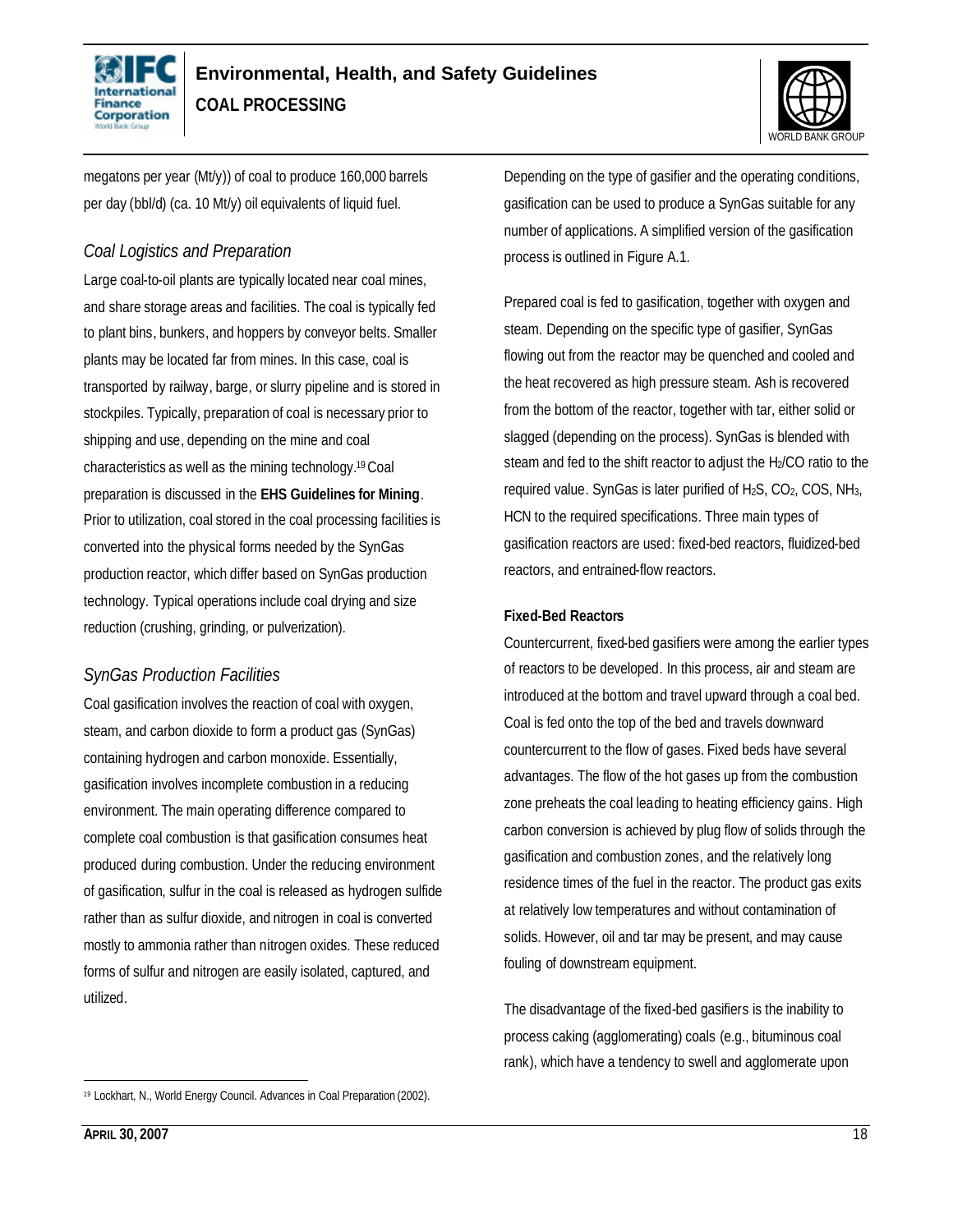



heating. These coals may disrupt gas and solid flows, leading to process failure.

#### **Fluidized-Bed Reactors**

Fluidized-bed gasifiers enable improved mixing and uniformity of temperatures, allowing oxygen to react with the devolatilization products. In dry fluidized-bed gasifiers, temperatures have to be maintained below the ash melting point, causing incomplete carbon conversion for unreactive coals. Agglomerating ash gasifiers operate at higher temperatures (up to 1,150 °C), near the ash softening point, allowing improved carbon conversion and gasification of unreactive high rank coals and caking coals. The higher temperatures increase gasification rates, coal output and efficiency. The primary advantage of fluid-bed gasifiers is the flexibility to use caking coals, as well as low quality coals of high ash content. In addition, a fluid-bed gasifier is able to operate over a wide range of operating loads or outputs without significant drop in process efficiency.

#### **Entrained-Flow Reactors**

In this type of reactor, gasifiers may be dry-feed, pressurized, oxygen-blown, entrained-flow slagging type. The coal is dried and pulverized to particle diameter < 0.1 mm, prior to being fed into the gasifier with a transport gas, generally nitrogen. Coal, oxygen, and steam enter the gasifier through horizontally opposed burners. Raw fuel gas is produced from hightemperature gasification reactions and flows upwardly, with some entrained particulates composed of ash and a small quantity of unreacted carbon.

The high reactor temperature converts the remaining ash into a molten slag, which flows down the walls of the gasifier and passes into a slag quench bath. The raw fuel gas can be quenched at the reactor exit with cooled recycled fuel gas to lower the temperature below the melting point of the ash, and

avoid sticky solids entering the raw fuel gas cooler. The raw gas cooler further cools the gas and generates high-pressure steam which is sent to the steam cycle. Solids are recovered in the particulate filters and recycled back to the reactor. This type of reactor can easily manage coal of all ranks.

### **Indirect Coal Liquefaction**

### *Liquid Hydrocarbon Production*

F-T processes can be used to produce a light synthetic crude oil (syncrude) and light olefins, or heavy waxy hydrocarbons. Syncrude can be refined to gasoline and gas oil, and the heavy hydrocarbons to specialty waxes or, if hydrocracked and / or isomerized, used to produce gas oil, lube oils, and naphtha, which is a feedstock for cracking to olefins. Iron-based catalysts promoted with potassium and copper are used.

Typical reactor designs for F-T reaction include low-temperature reactors (LTFT, slurry-bed reactors) and high-temperature reactors (HTFT, fluid-bed reactors).

The **slurry-bed reactors** consist of a vessel containing a slurry of process-derived wax including a catalyst. SynGas is bubbled through the slurry bed at typical process conditions of 220– 250*°*C and 2.5–4.5 megapascals (MPa), and is converted to hydrocarbons. The heat generated is passed from the slurry to the cooling coils inside the reactor to generate steam. The light hydrocarbons, which are in the vapor phase, are removed from the freeboard at the top of the reactor with the unconverted reactants and are condensed in the downstream condensing train. The heavier liquid hydrocarbons are mixed into the slurry from which they are removed in a solid separation process.

The **fluid-bed reactors** consist of a vessel containing a fluidized bed of fused and reduced iron catalyst. SynGas is bubbled by means of a gas distributor through the bed where it is catalytically converted to hydrocarbons which, at the process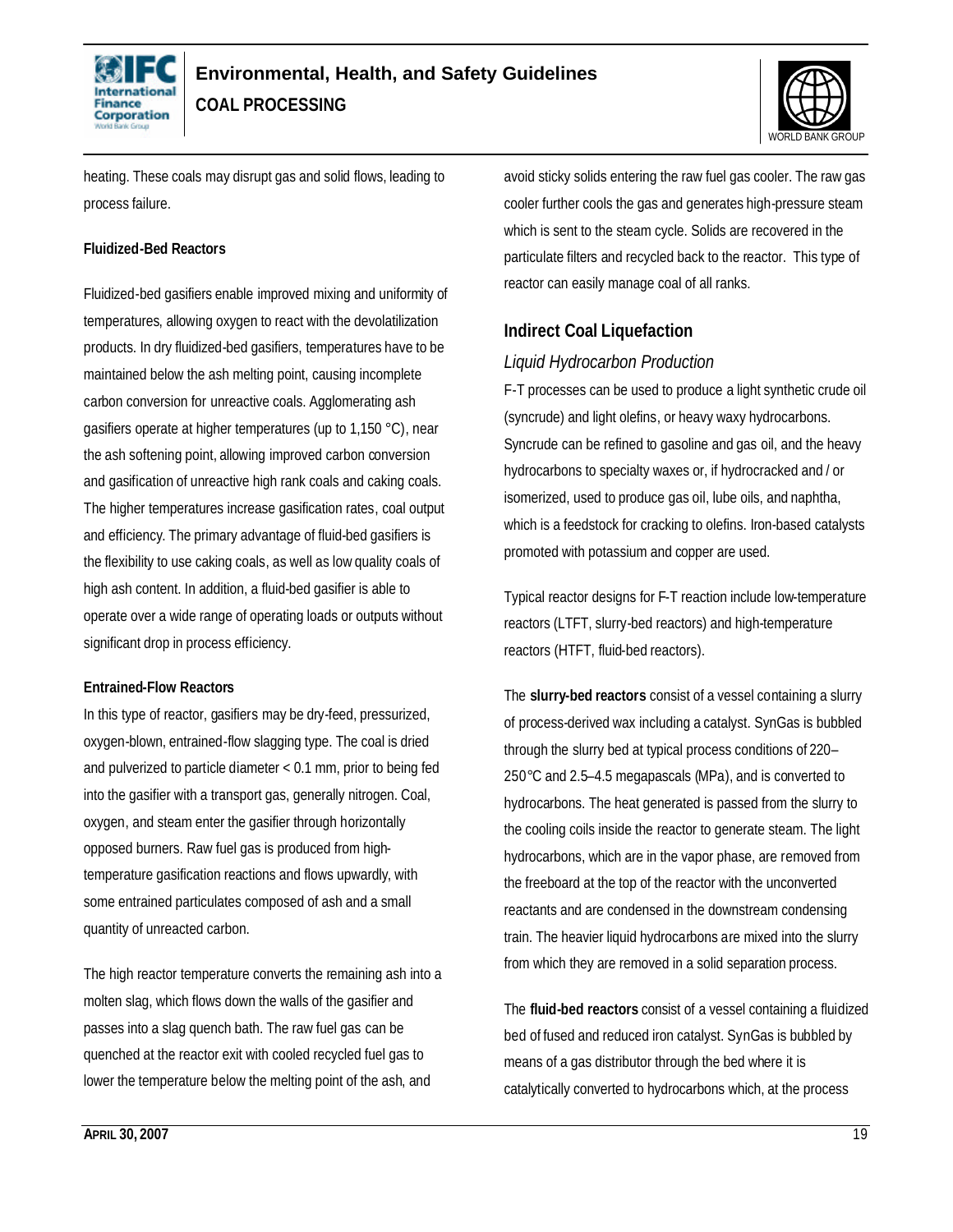



conditions of about 340*°*C and 2.5 MPa, are in the vapor phase. The products and unconverted gases leave the reactor through internal cyclones.

### *Alkylation*

The purpose of alkylation is to yield high-quality motor fuel. The term alkylation is used to describe the reaction of olefins with isobutane, to form higher molecular-weight isoparaffins with a high octane number. The process involves low-temperature reaction conditions conducted in the presence of strong acids (hydrofluoric acid (HF) or sulphuric acid (H2SO4)).

### *Isomerization*

Isomerization is used to alter the arrangement of a molecule without altering the composition of the original molecule. Low molecular weight paraffins  $(C_5 - C_6)$  are converted to isoparaffins, which have a much higher octane index. Three distinct types of catalysts are currently used for this process: chloride promoted alumina, zeolitic, and sulphated zirconia.

### *Catalytic Cracking*

Catalytic cracking is used for upgrading heavier hydrocarbons into more valuable, lower boiling hydrocarbons. The process uses heat and a catalyst to break larger hydrocarbon molecules into smaller, lighter molecules. Fluid catalytic cracking (FCC) units are commonly used consisting of three distinct sections: a reactor-regenerator section including air blower and waste heat boiler; the main fractionator section including a wet gas compressor; and the unsaturated gas plant section. In the FCC process, oil and oil vapor preheated to 250 to 425°C is contacted with hot catalyst (zeolite) at about 680–730°C in the riser reactor. To enhance vaporization and subsequent cracking, the feed is atomized with steam. The cracking process takes place at temperatures between 500 and 540°C and a pressure of 1.5-2.0 barg. Most catalysts used in catalytic cracking are

zeolites supported by amorphous synthetic silica-alumina with metals.

### *Oxygenate Hydrogenation*

In this process, oxygenate compounds are hydrogenated to an alcohol mixture.

### **Ammonia Production**

Ammonia (NH3) production plants may be stand-alone units or integrated with other plants, typically with urea and methanol production. Hydrogen and / or carbon monoxide production can also be integrated with ammonia plants. Ammonia is produced by an exotermic reaction of hydrogen and nitrogen. This reaction is carried out in the presence of metal oxide catalysts at elevated pressure. The raw material source of nitrogen is atmospheric air and it may be used in its natural state as compressed air or as pure nitrogen from an air separation unit. Hydrogen is available from a variety of sources such as natural gas, crude oil, naphtha, or off gases from coal processing.

Ammonia production from SynGas includes the following process steps: removal of trace quantities of sulfur in the feedstock; primary and secondary reforming; carbon monoxide shift conversion; removal of carbon dioxide; methanation; compression; ammonia synthesis; and ammonia product refrigeration. Carbon is removed in the form of concentrated carbon dioxide  $(CO<sub>2</sub>)$ , which may be used for urea manufacture or other industrial purposes to avoid release to the atmosphere. Catalysts used in the process may contain cobalt, molybdenum, nickel, iron oxide / chromium oxide, copper oxide / zinc oxide, and iron.

Two non-conventional process routes include: the addition of extra process air to the secondary reformer with cryogenic removal of the excess nitrogen; and heat-exchange autothermal reforming. The latter process route has some environmental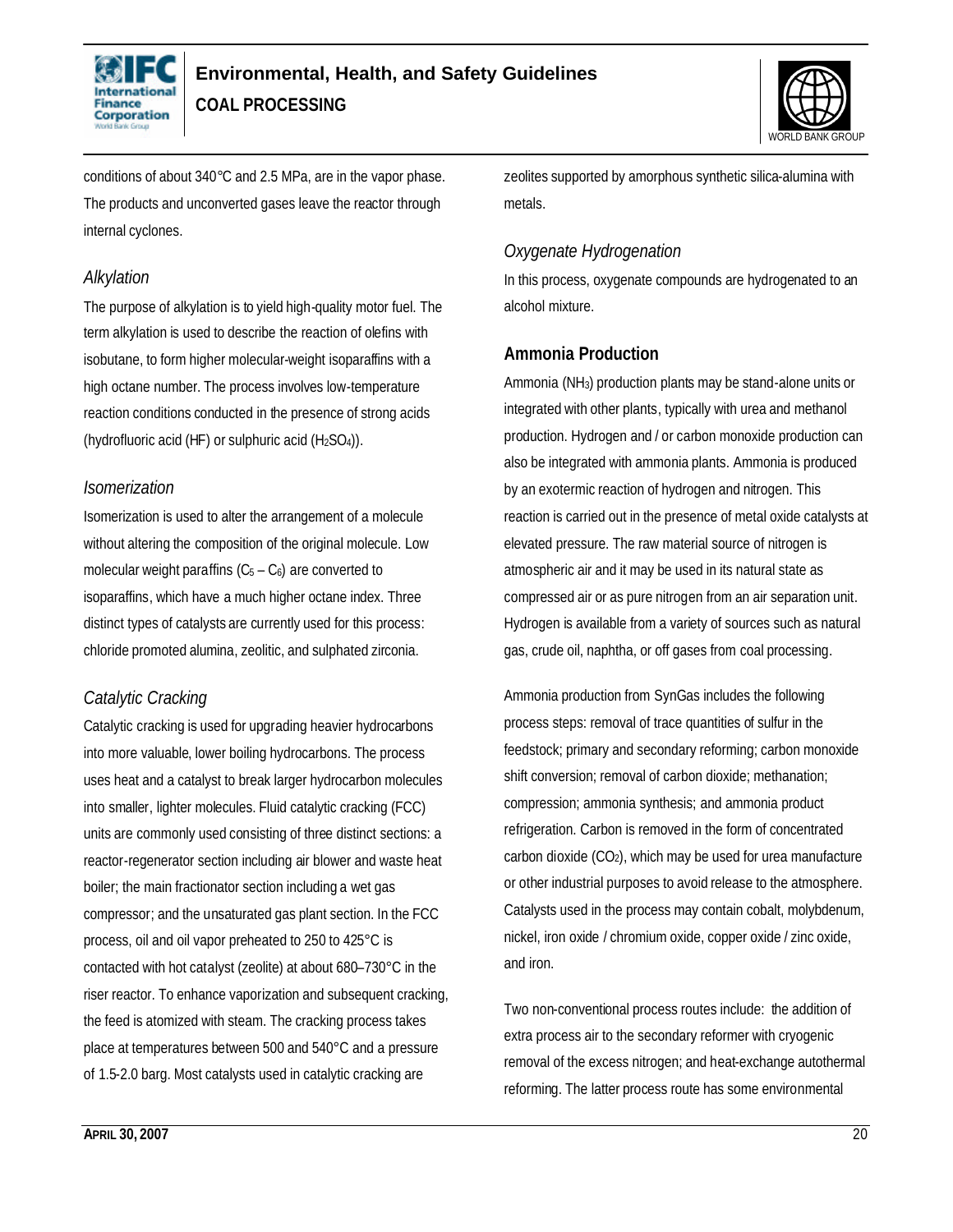



advantage given the reduced need for firing in the primary reformer and the potential for lower energy consumption.

### **Methanol Production**

The methanol synthesis unit typically involves reaction, gas recycling, and purification. In the reaction, carbon monoxide and hydrogen react at about 250°C and 50-80 bar in the presence of a copper-based catalyst to yield methanol. Commercially available reactors include fixed bed tubular or multi-beds adiabatic radial types. Down-stream of the reactor, methanol is condensed and the unconverted gas is recycled to the SynGas production unit. The purification section involves two fractionation towers where both light-ends and heavy-ends (high molecular weight alcohols) are removed from methanol product. Light-ends are typically recovered as fuel gas. Heavy-ends are typically burned in a steam boiler through a dedicated burner.

### **Direct Coal Liquefaction**

Many countries have undertaken research and development into direct coal liquefaction. Most processes under development are based on catalytic hydrogenation of coal dispersed and partially dissolved in an organic solvent. The reaction is strongly dependent on the rank, the grade, and the ageing of coal. For low rank coals, blends of water, hydrogen and CO (SynGas) are more effective hydrogenation agents. Catalyst poisoning by coal impurities is a problem, along with waste water treatment. Large pilot plants and demonstration plants have been successfully operated.